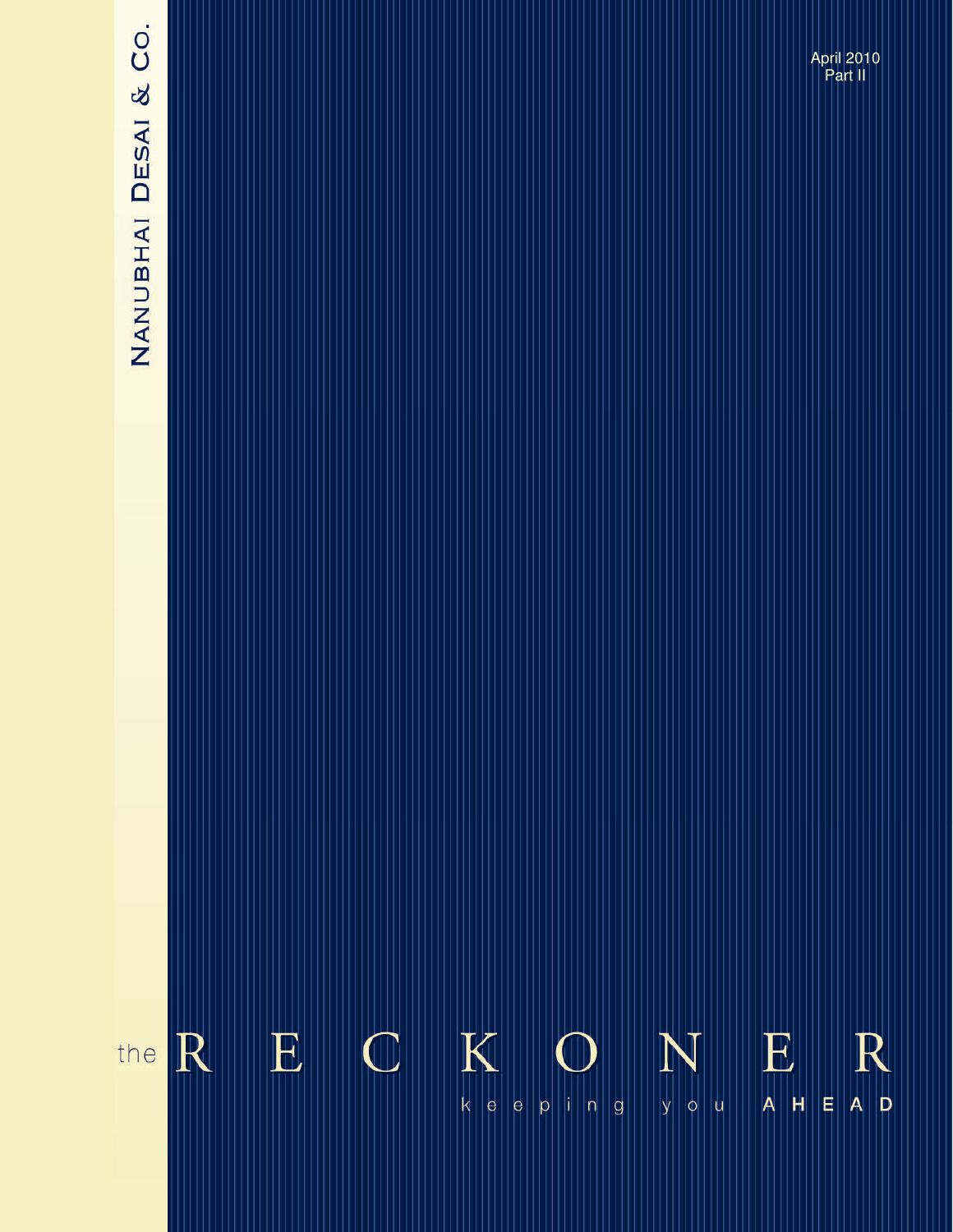# **Contents**

# ACCOUNTS, AUDIT & INVESTMENT ................ 14

# **DISCLAIMER AND STATUTORY NOTICE ........ 23**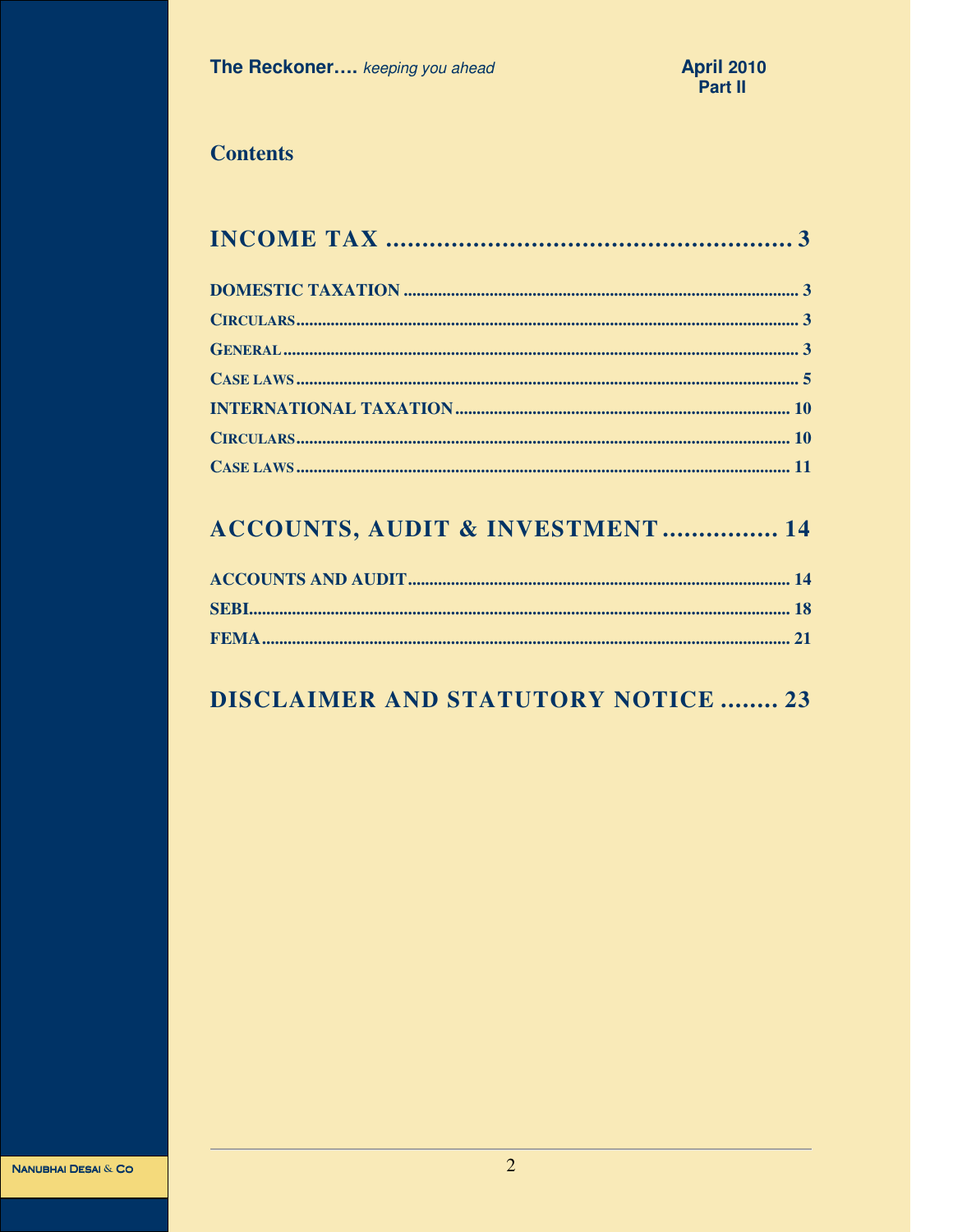# **INCOME TAX**

# **DOMESTIC TAXATION**

#### **CIRCULARS**

#### **Zero coupon bonds specified**

The Central Government has specified the Ten years Deep Discount Bond with the following particulars as zero coupon bond for the purposes of the clause (48) of section 2 of the Act

| Name of the bond              | Ten year Deep Discount Bond (Zero         |
|-------------------------------|-------------------------------------------|
|                               | Coupon Bond) of Rural Electrification     |
|                               | <b>Corporation Limited (REC)</b>          |
| Period of life of the bond    | 10 years                                  |
| Time schedule of the issue of | To be issued on or before the 31st day of |
| bond                          | <b>March</b> , 2011                       |
| Amount to be paid on maturity | Rs 30,000 for each bond                   |
| or redemption of the bond     |                                           |
| Number of bonds to be issued  | 2,500,000                                 |

It is also notified that income from such bonds will be taxed only as capital gains on transfer or redemption or maturity.

#### **New Income Tax Return form SARAL II (ITR 1) and ITR V for Assessment Year 2010-11 has been notified by CBDT**

CBDT has notified New Income Tax Return (Form SARAL II (ITR 1)) for Assessment Year 2010-11 for Individuals having income from Salary/Pension/ Income from One House Property (Excluding loss brought forward from previous years) / Income from Other Sources (Excluding winning from Lottery and Income from Race Horses). CBDT has also notified Income Tax Return Verification Form ITR-V for Assessment Year 2010-11 for SARAL II (ITR-1) ITR-2, ITR-3, ITR-4, ITR-5, ITR-6 & ITR-8 transmitted electronically without digital signature.

#### **GENERAL**

# **Valuation Rules Announced by CBDT**

CBDT has announced valuation guidelines on April 8, 2010 ("Valuation Rules") specifying the methodology for calculation of value of shares of a company. While the Valuation Rules appear to be quite simple, however, it may raise certain issues for taxpayers in the future.

As per the Valuation Rules,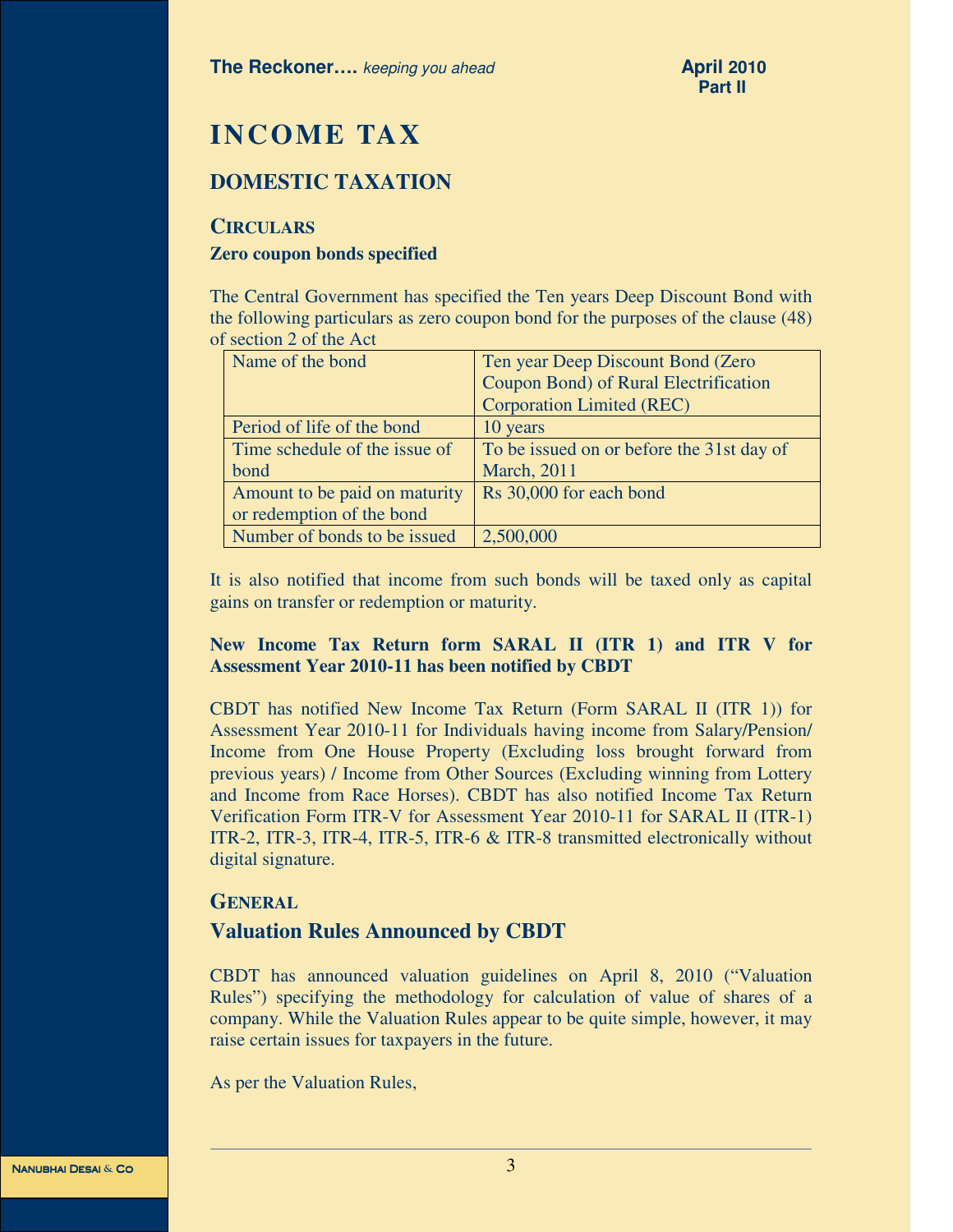#### **The Reckoner....** *keeping you ahead* **April 2010 April 2010**

- The fair market value of listed shares traded on the stock exchange shall be equal to the value as recorded in the stock exchange.
- The value of listed shares traded off the stock exchange shall be equal to the lowest price of such shares on the valuation date. If there is no trading on the valuation date, the date immediately preceding the valuation date shall be considered to determine the price.
- The formula for calculation of the value of unlisted shares appears to be geared towards using the net asset value methodology based on the difference between assets and liabilities as appearing on the face of the Balance Sheet.

While no formal report is required to be obtained from a merchant banker / accountant with respect to such valuation, the rules require reliance to be placed on the value of assets as per the balance sheet – without specifying whether the balance sheet is required to be audited. Considering that tax authorities may question the manner in which valuation has been done in the event it is based on unaudited results, this rule may result in requirement of additional audit for the company at the time of investment, thus increasing the cost and time of the transaction.

 The value of unlisted shares and securities, other than equity shares in an unlisted company, shall be estimated as per a report from a merchant banker / accountant. This rule would cover preference shares, debentures and other securities. This may add on to the cost of making the investment.

The valuation date is the date of receipt of property (including shares). It is also important to note that the Finance Act 2009 had already introduced an amendment to section 56 relating to investments by individuals at lower than fair market value. The Valuation Rules are also applicable with respect to such investments made by individuals. It is also relevant to note that while these Valuation Rules were not in place last year, tax could not be paid by individuals due to the methodology of valuation not been prescribed. The Government has however not come out with a clarification exempting such individuals from interest penalties for late payments of taxes due.

#### **What next?**

With the introduction of the Valuation Rules, the next brick has been put in place for implementation of the proposed amendment of section 56. However, the proposed amendment read along with the Valuation Rules, still leave some open items which will increase the cost of doing business in India. Investors can only wait and watch and hope that the broad nature of the section 56 amendment will be addressed to factor in the pricing benefits provided under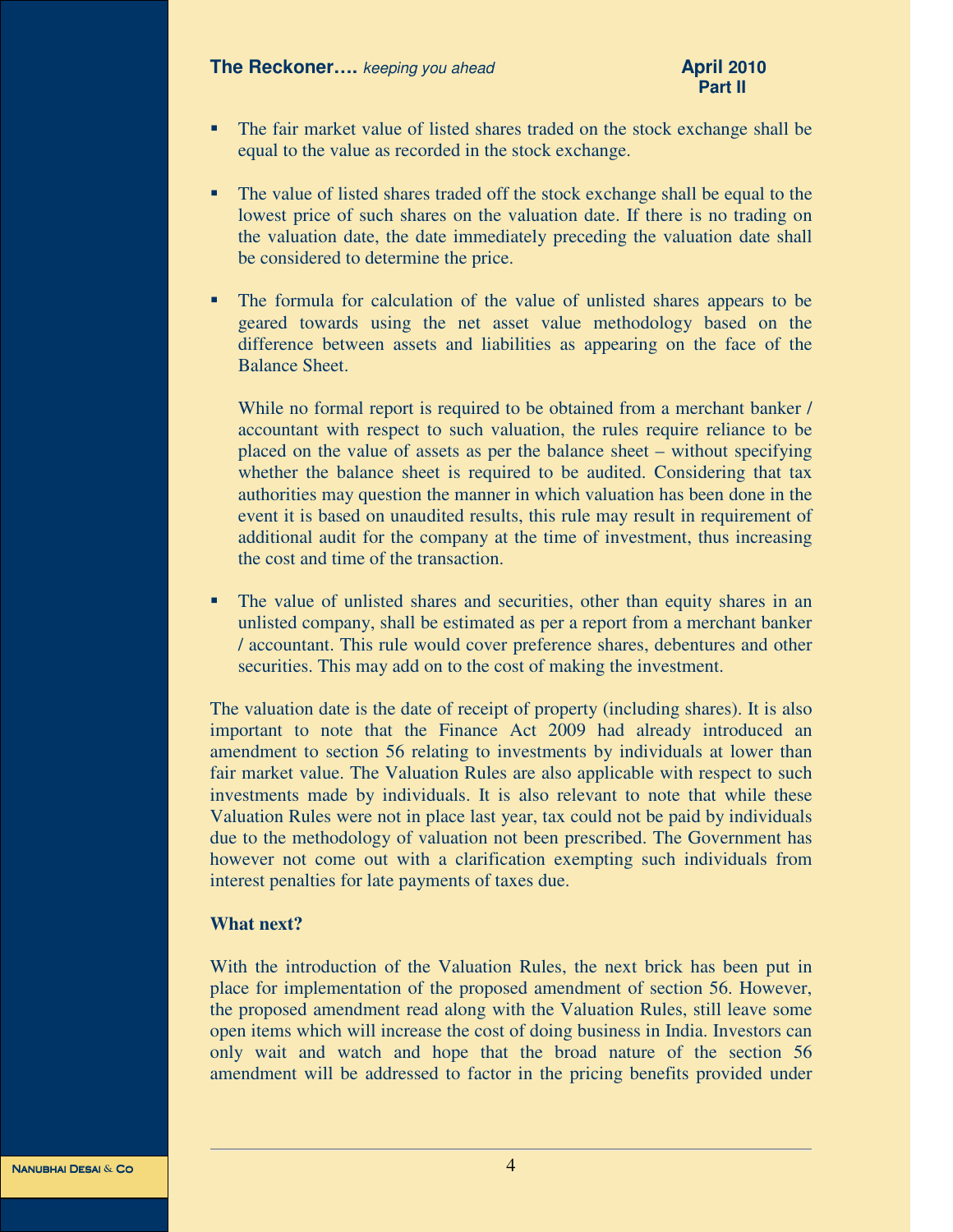alternative regimes. It does not make sense after all, that the Indian investment regime should give with one hand and take away with the other.

#### **CASE LAWS**

# **Vijaya Bank vs. CIT (Supreme Court)**

# For Section 36(1) (vii) - Bad Debts: Write off of individual debtor's account is not necessary

The assessee had made a provision for bad debts by debiting the Profit  $&$  Loss Account and crediting the Provision for Bad debts Account. Thereafter, the provision account was debited and the loans and advances account was credited. The Assessing Officer (AO) disallowed the claim for bad debts under section 36(1) (vii) on the ground that the individual account of the debtor had not been written off. According to the AO, the impugned bad debt supposedly written off by the assessee bank was a mere provision and the same could not be equated with the actual write off of the bad debt, as per the requirement of Section 36(1) (vii) of the Act. CIT (A) opined that it was not necessary for the purpose of writing off of bad debts to pass corresponding entries in the individual account of each and every debtor and that it would be sufficient, if the debit entries are made in the Profit and Loss Account and corresponding credit is made in the "Bad Debt Reserve Account".

#### **Decision of Tribunal and High Court**

Aggrieved by the order of CIT (A), the Department preferred an appeal to the Income Tax Appellate Tribunal. The Tribunal upheld the contention of the assessee on three grounds. Firstly, according to the Tribunal, the assessee had rightly made a provision for bad and doubtful debt by debiting the amount of bad debt to the Profit and Loss Account so as to reduce the profits of the year. Secondly, the provision account so created was debited and simultaneously the amount of loans and advances or debtors stood reduced and, consequently, the provision account stood obliterated. Lastly, according to the Tribunal, loans and advances or the sundry debtors of the assessee as at the end of the year lying in the Balance Sheet was shown as net of "provisions for doubtful debt" created by way of debit to the Profit and Loss Account of the year. Thus, the Tribunal concluded that deduction under Section 36(1) (vii) of the Act was allowable to the assessee.

On appeal to the High Court by the department, the High Court confirmed the disallowance made by the AO by setting aside the order of Tribunal.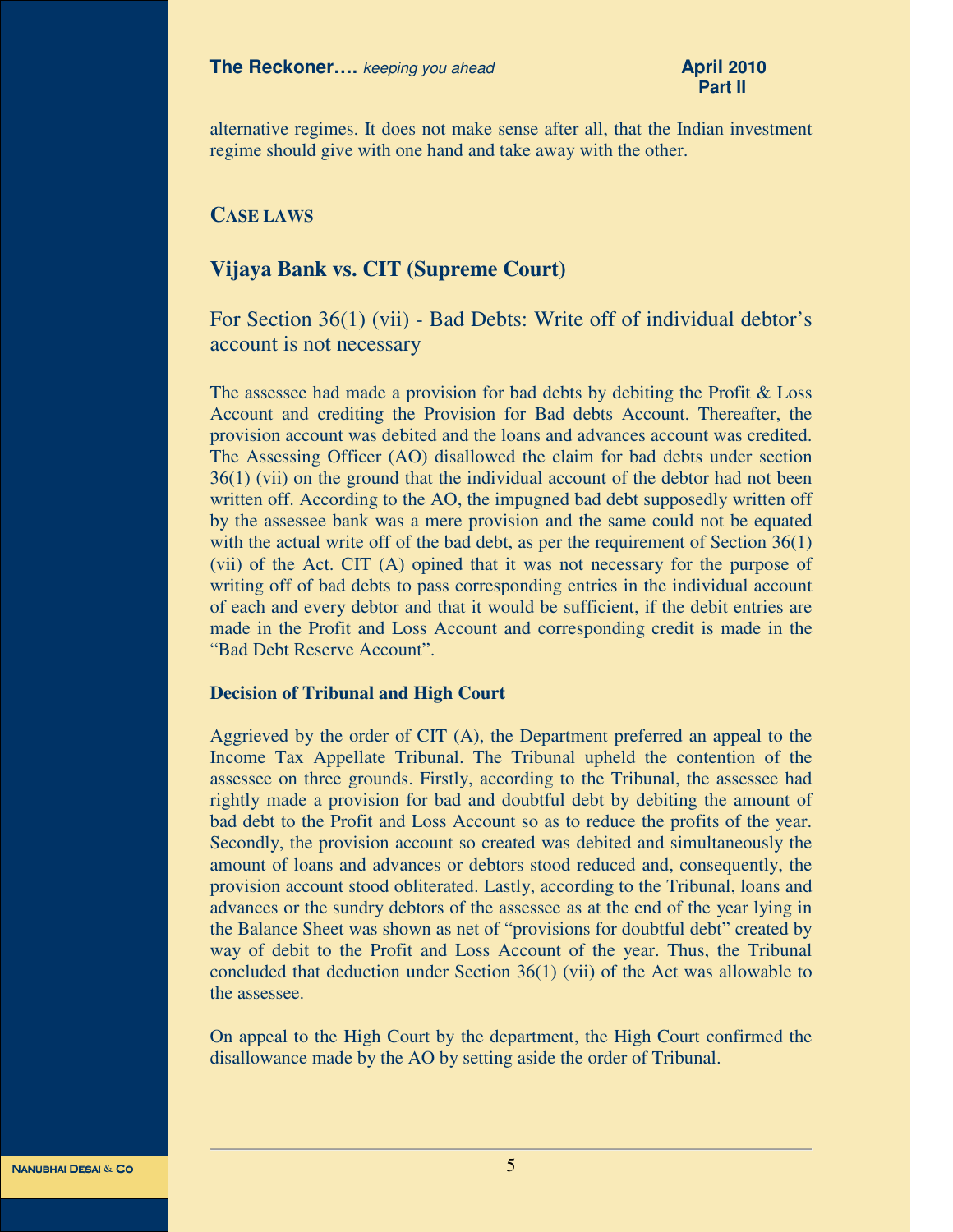#### **Decision of Supreme Court**

On appeal by the assessee, the Supreme Court had upheld the judgement of the Tribunal and set aside the impugned judgement of the High Court. Accordingly, the Supreme Court held that:

• Pursuant to the Explanation inserted w.e.f. 1.4.1989, a mere provision for bad debt is not entitled to deduction under section 36(1) (vii).

However, in the case of the assessee, besides debiting the amount to Profit and Loss Account, the assessee had also obliterated the said provision by reducing the corresponding amount from the debtors account in the Balance Sheet. Consequently, the figure in the loans and advances in the Balance Sheet was shown net of the provision for bad debts

- The AO's contention that the individual account of the debtor should be written off was not acceptable on the following grounds:
	- o that it was based on a mere apprehension that the assessee might claim deduction twice over and it was open to the AO to check whether the assessee was claiming double deduction,
	- o that if the individual accounts were closed, the Debtor could, in the recovery suits, rely on the Bank statement and contend that no amount is due and payable to the assessee and
	- $\circ$  that as per Section 41(4) of the Act, the AO is empowered to tax the amount of bad debt which is subsequently recovered.

# **CIT vs. Glenmark Pharmaceuticals Ltd. (Bombay High Court)**

Tests laid down to determine when contract manufacturing will amount to a contract of sale for Section 194C (TDS)

The assessee entered into an agreement with a third party for the manufacture of certain pharmaceutical products under which it provided the formulations and specifications and the manufacturer affixed the trademark of the assessee on the articles produced. The raw materials were purchased by the manufacturer and property in the goods passed to the assessee only on delivery. The agreement was on a principal to principal basis. The assessee contended that the contract was a contract of sale. The AO took the view that the contract was a contract of 'work' and tax was deductible at source under section 194C. The CIT (A) confirmed the order of the AO. On an appeal filed by the assessee, the Tribunal upheld that the agreements which were entered into by the assessee with manufacturers were not contracts for work within the meaning of Section 194C. The Tribunal upheld the contention of the assessee that the contract involved a sale.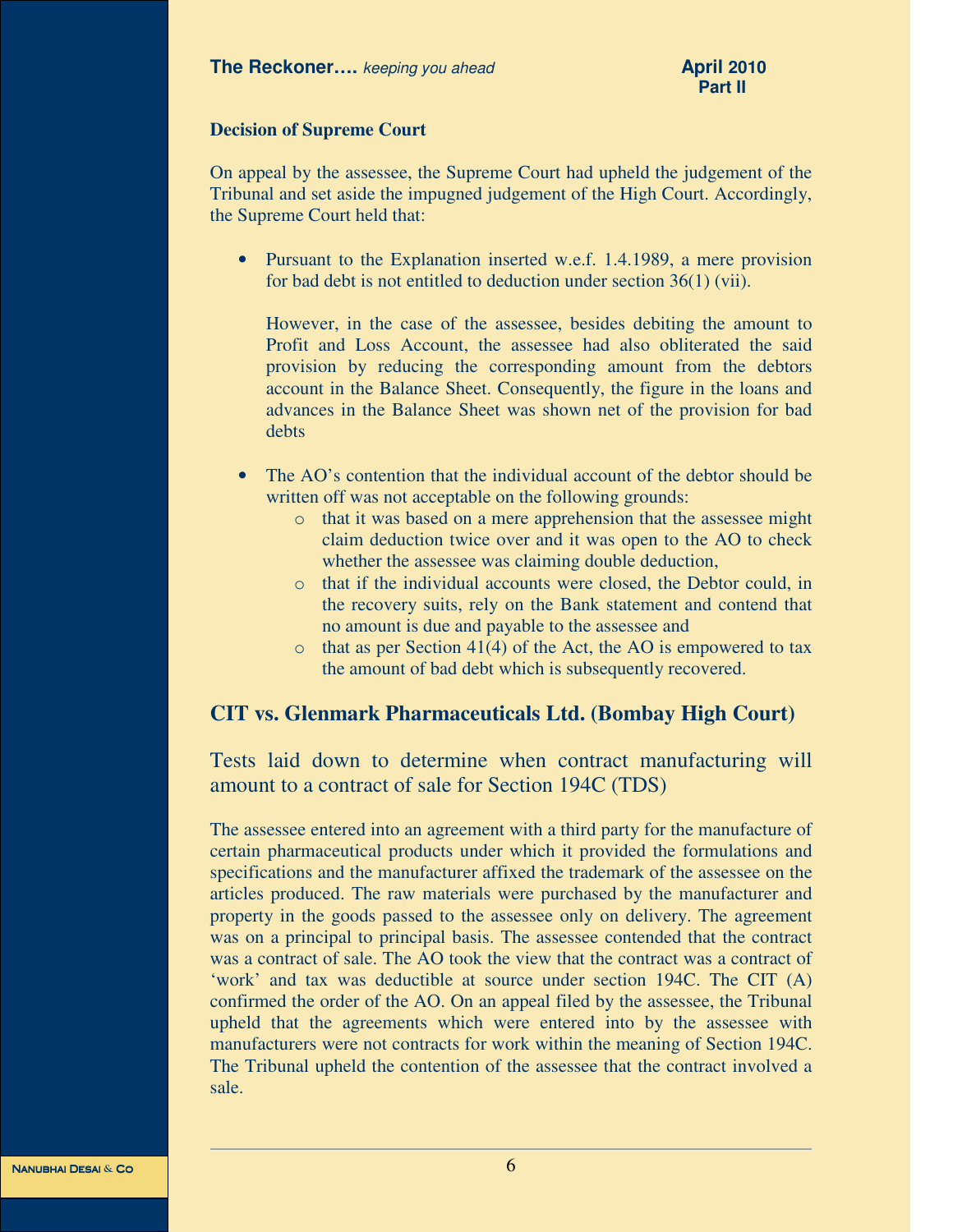#### **Decision of Bombay High Court**

The Bombay High Court dismissed the appeal filed by the department and accordingly held that:

- a contract for sale has to be distinguished from a contract of work. If a contract involves the sale of movable property as movable property, it would constitute a contract for sale. On the other hand, if the contract primarily involves carrying on of work involving labour and service and the use of materials is incidental to the execution of the work, the contract would constitute a contract of work and labour;
- the argument of the department that the restrictions imposed on the manufacturer to (a) utilize the formula provided by the assessee, (b) affix the trade-mark of the assessee, (c) manufacture as per specifications provided by the assessee and (d) deal exclusively with the assessee show that the contract is not one of sale is not acceptable because this has not been the understanding of the law at any point of time even by the CBDT and judicial precedents;
- though a product is manufactured to the specifications of a customer, the agreement would constitute a contract for sale, if (i) the property in the article passes to the customer upon delivery and (ii) the material that was required was not sourced from the customer / purchaser, but was independently obtained by the manufacturer from a third party;
- this position is now statutorily recognized in explanation (e) to Section 194C inserted by the Finance Act 2009 to provide that the expression 'work' shall not include manufacture or supply of a product according to the requirement or specification of a customer by using material which is purchased from a person other than such customer;
- on facts, as (i) the agreement was on a principal to principal basis, (ii) the manufacturer had his own establishment where the product was manufactured, (iii) the materials required in the manufacture of the article or thing was obtained by the manufacturer from a person other than the assessee and (iv) the property in the articles passes only upon the delivery of the product manufactured, the contract was one of "sale" and there was no obligation to deduct tax under section 194C.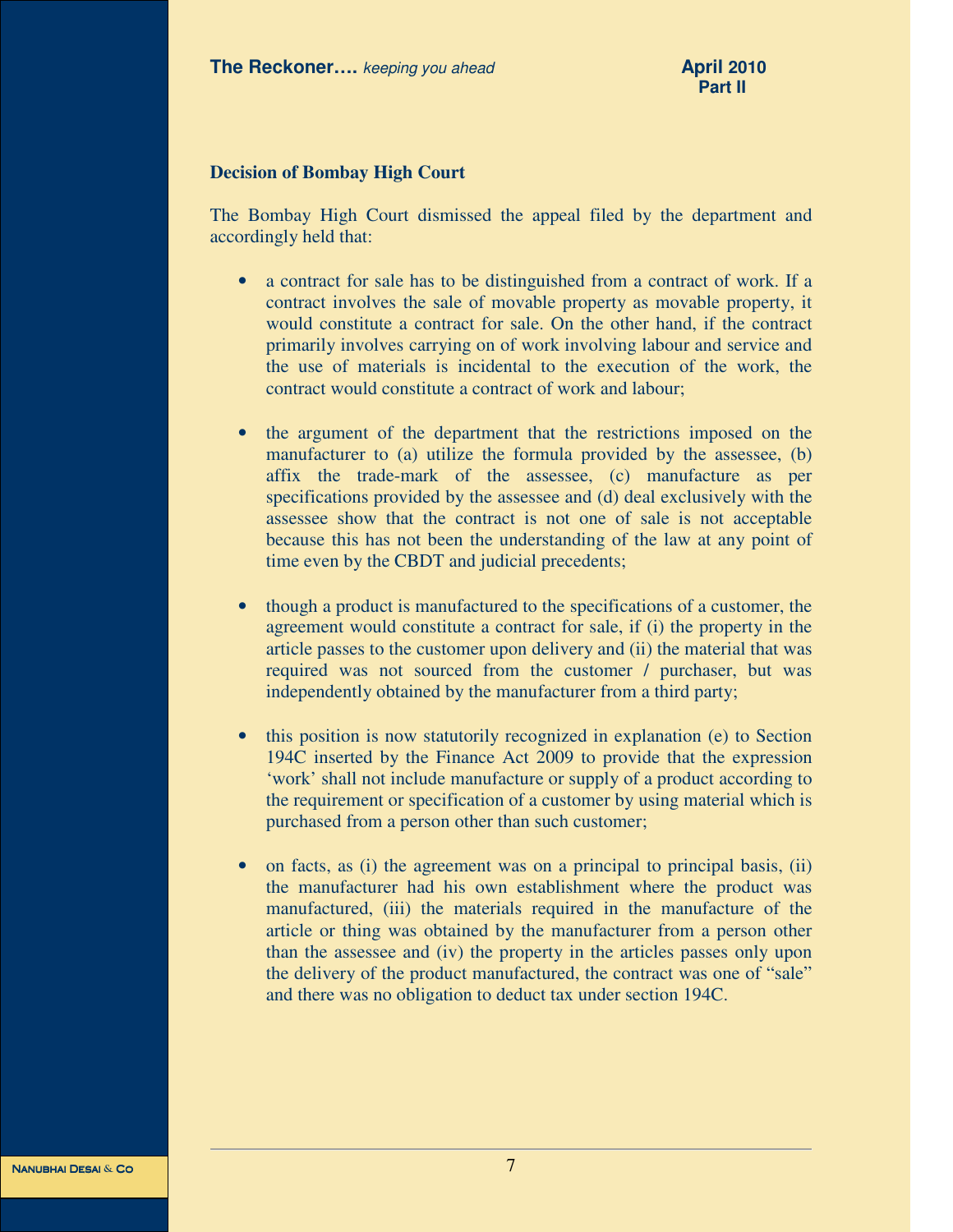# **Porrits & Spencer (Asia) Ltd. vs. CIT (P&H High Court)**

# Tax planning is valid.

The appellant is a Public Limited Company incorporated under the Companies Act, 1956. It is a subsidiary of Porritts & Spencer Ltd. U.K. and is engaged in manufacturing of engineered fabrics and industrial textiles. The registered as well as corporate office of the appellant is situated at Faridabad, where it has its factory also. At all material times, the appellant have been carrying on the business of manufacturing and selling machine clothing for different applications to a diverse range of industries in India and abroad. On May 21, 1990, the appellant had purchased 25 lacs units of 'US'64' of Unit Trust of India (UTI) at the then prevalent market rate of Rs. 15/- per unit, for a total consideration of Rs. 3,75,00,000/- from ANZ Grindlays Bank, New Delhi. The units were purchased on credit for the purposes of making investment. The units were duly transferred by the UTI to the appellant on May 30, 1990. On account of non-availability of surplus funds and cost of holding them on interest being unprofitable, the appellant sold the units on July 21, 1990 to ANZ Grindlays Bank, New Delhi, at the then prevailing market rate of Rs. 13.01 per unit, for a total consideration of Rs. 3,25,25,000/-, after deducting interest of Rs. 9,86,300/- at the rate of 16% on the total sale consideration of Rs. 3,75,00,000/ for a period of 60 days. It is apparent that the appellant incurred a loss of Rs. 51,61,875/- in this transaction. Accordingly, the appellant in its return of income for the Assessment Year 1991-92 claimed the loss as a short term capital loss and also claimed set-off against its income and offered dividend income of Rs. 45 lacs after the statutory deduction for tax.

The AO, however, did not allow deduction claimed for the short term capital loss of Rs. 51,61,875/-. The AO passed the order stating that the transactions of purchase and sale of units were not genuine transactions and was a device for tax avoidance. The AO further stated that the loss incurred on account of these transactions was of speculative business within the meaning of Explanation to Section 73 of the Act. As such, it was not allowable against the profits and gains of the business of the appellant. Accordingly, the AO taxed the entire dividend income of Rs. 45 lacs earned on these units as income from other sources. The AO, however, allowed deduction of Rs. 35,13,700/- for it under Section 80M of the Act.

#### **Decision of CIT (A) and Tribunal**

The CIT (A) upheld the view of the AO opining that the transaction concerning unit 'US-64' was speculative in nature. The CIT (A) affirmed the finding of the AO. The order of the CIT (A) was challenged by both, the appellant, as well as AO. It was held by the Tribunal that the appellant was not entitled to setoff of the said loss against its income from business, since the transactions were not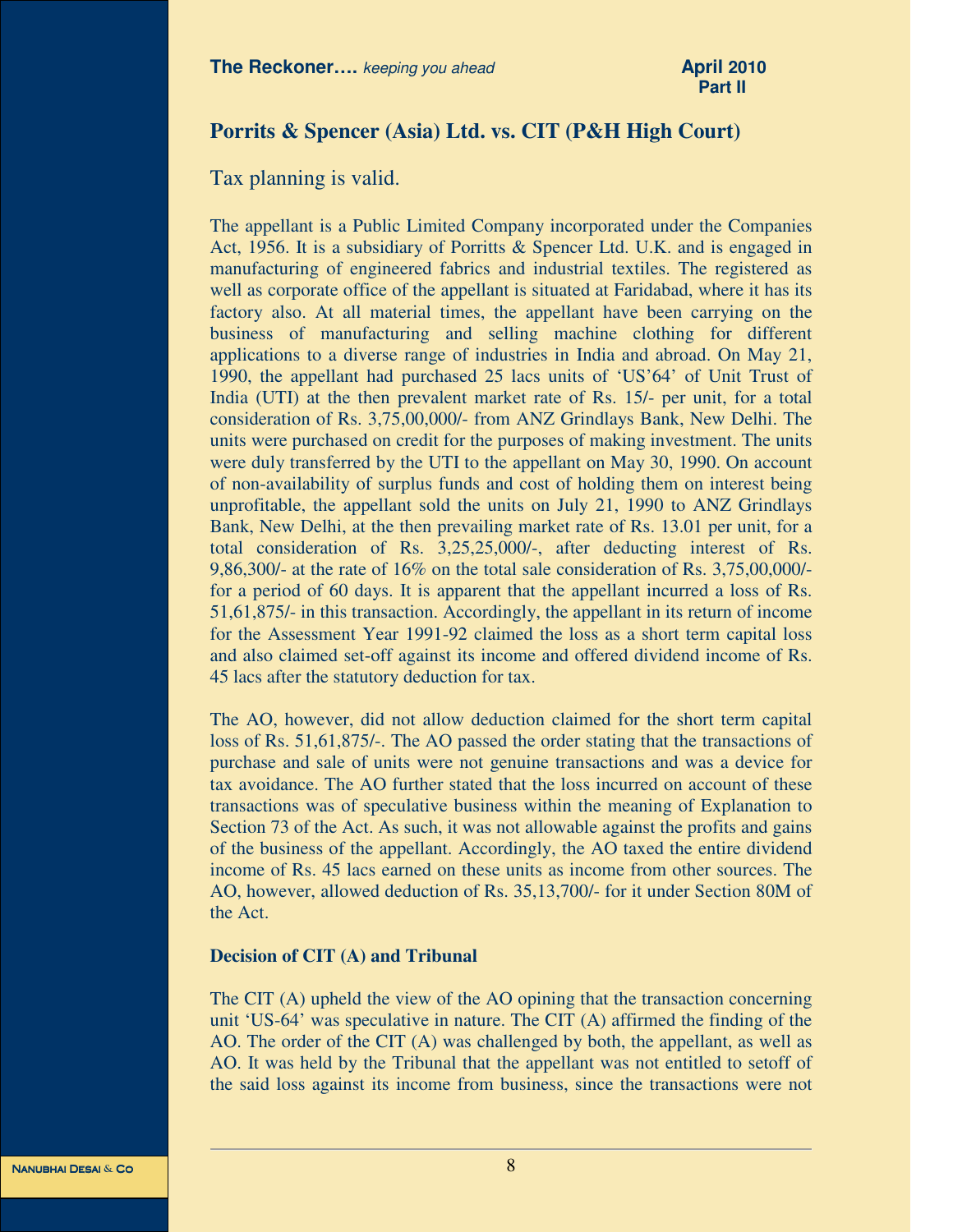bona fide because they were entered into with a motive to reduce the liability of tax which is not permissible in law.

#### **Decision of P&H High Court**

On Appeal by the Appellant, the High Court allowed the appeal by dismissing the order of Tribunal. It was held by the High Court that:

- In the case of Azadi Bachao Andolan (Decision of bench consisting of 2) judges), it was held by the Hon'ble Supreme Court that once the transaction is genuine, merely because it has been entered into with a motive to avoid tax, it would not become a colourable devise and earn any disqualification. Applying the principles of the decision of Hon'ble Supreme Court in the case of Azadi Bachao Andolan, as the transaction of purchase of units has been held to be genuine by the Tribunal and the basic object of purchasing the units was to earn dividends, which are tax free under section 80 M and to sell the units by suffering losses, it cannot be concluded by any stretch of imagination that the assessee used any colourable devise, particularly when Parliament has incorporated section 94 (7) w.e.f. 1.4.2002 to recognize and regulate the purchase and sale of units and the dividends/income received from such units;
- The argument of the department based on the decision of Hon'ble Supreme Court in the case of McDowell & Co (Decision of bench consisting of 5 judges) cannot be accepted because the judgement rendered therein has been explained in detail by the later judgement in the decision of Hon'ble Supreme Court in the case of Azadi Bachao Andolan. It is well settled that if a smaller Bench of the Supreme Court has later explained its earlier larger Bench, then the later judgement is binding on the High Court. Accordingly, the view expressed in case of Azadi Bachao Andolan has to be accepted as binding and it cannot be said that the principle of law laid down by the House of Lords in Duke of Westminster as applied in the case Azadi Bachao Andolan is no longer applicable.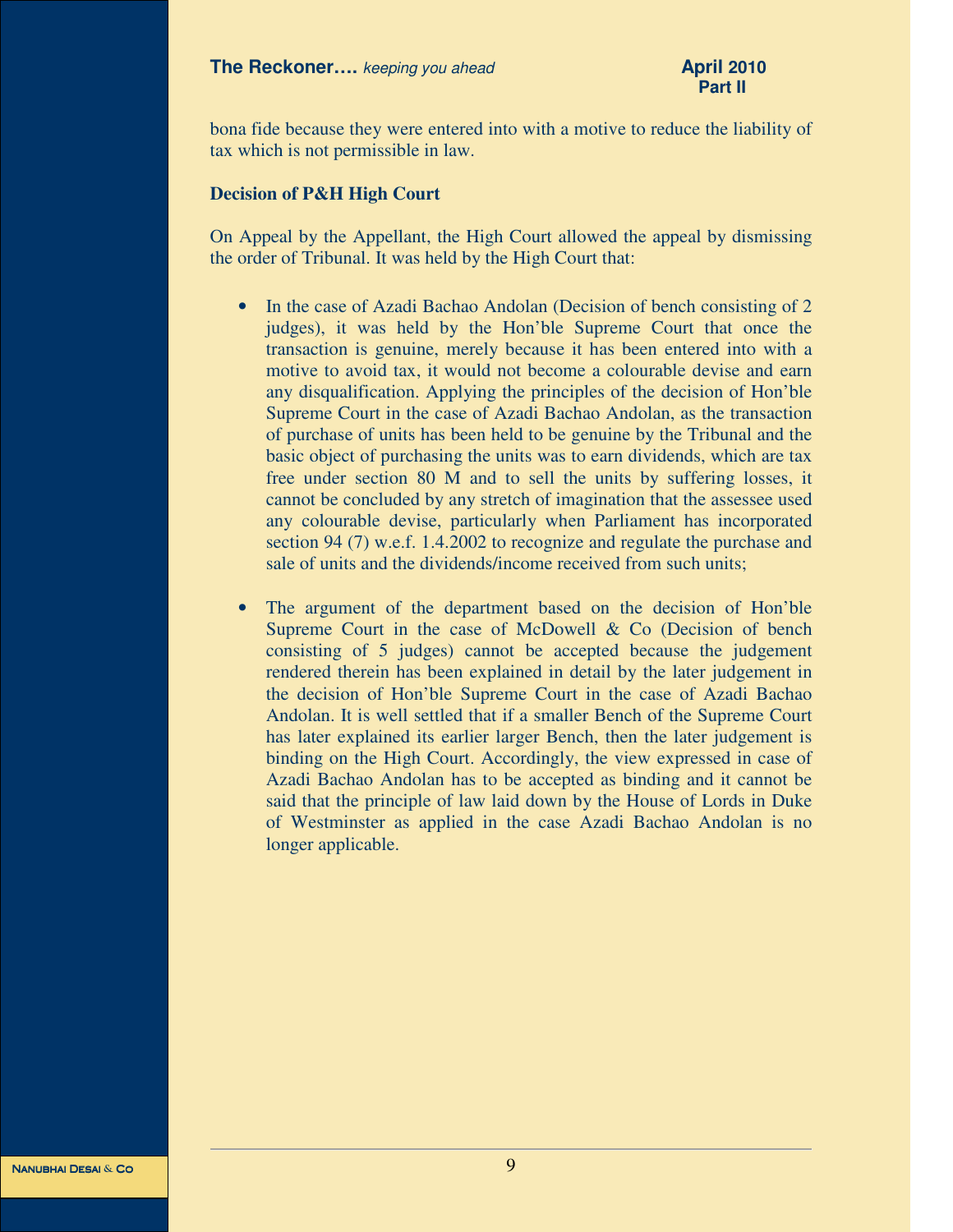# **INTERNATIONAL TAXATION**

## **CIRCULARS**

#### **Areas outside India notified as 'specified territory'**

Section 90 of the Act was amended by the Finance Act 2009 to enable the Central Government to enter into an agreement with any specified territory outside India, in addition to the already existing provision of agreement with the Government of any country. Explanation 2 provides for notification of such specified territories.

In exercise of the powers conferred by Explanation 2 to section 90 of the Income Tax Act, 1961 ("The Act"), the Central Government notified following areas outside India as the 'specified territory' for the purposes of the said section:

| <b>Name of the Country</b>    | <b>Territory</b>                                                     |
|-------------------------------|----------------------------------------------------------------------|
| Bermuda                       | a British Overseas Territory                                         |
| <b>British Virgin Islands</b> | a British Overseas Territory                                         |
| Cayman Islands                | a British Overseas Territory                                         |
| Gibraltar                     | a British Overseas Territory                                         |
| Guernsey                      | a British Crown Dependency                                           |
| Isle of Man                   | a British Crown Dependency                                           |
| <b>Jersey</b>                 | a British Crown Dependency                                           |
| <b>Netherlands Antilles</b>   | an Autonomous Part of the Kingdom of<br><b>Netherlands</b>           |
| Macau                         | a Special Administrative Region of The People's<br>Republic of China |

The Central Government has approved notification of the above mentioned areas as 'specified territory' for the purpose of Explanation 2 to Section 90 of the Act.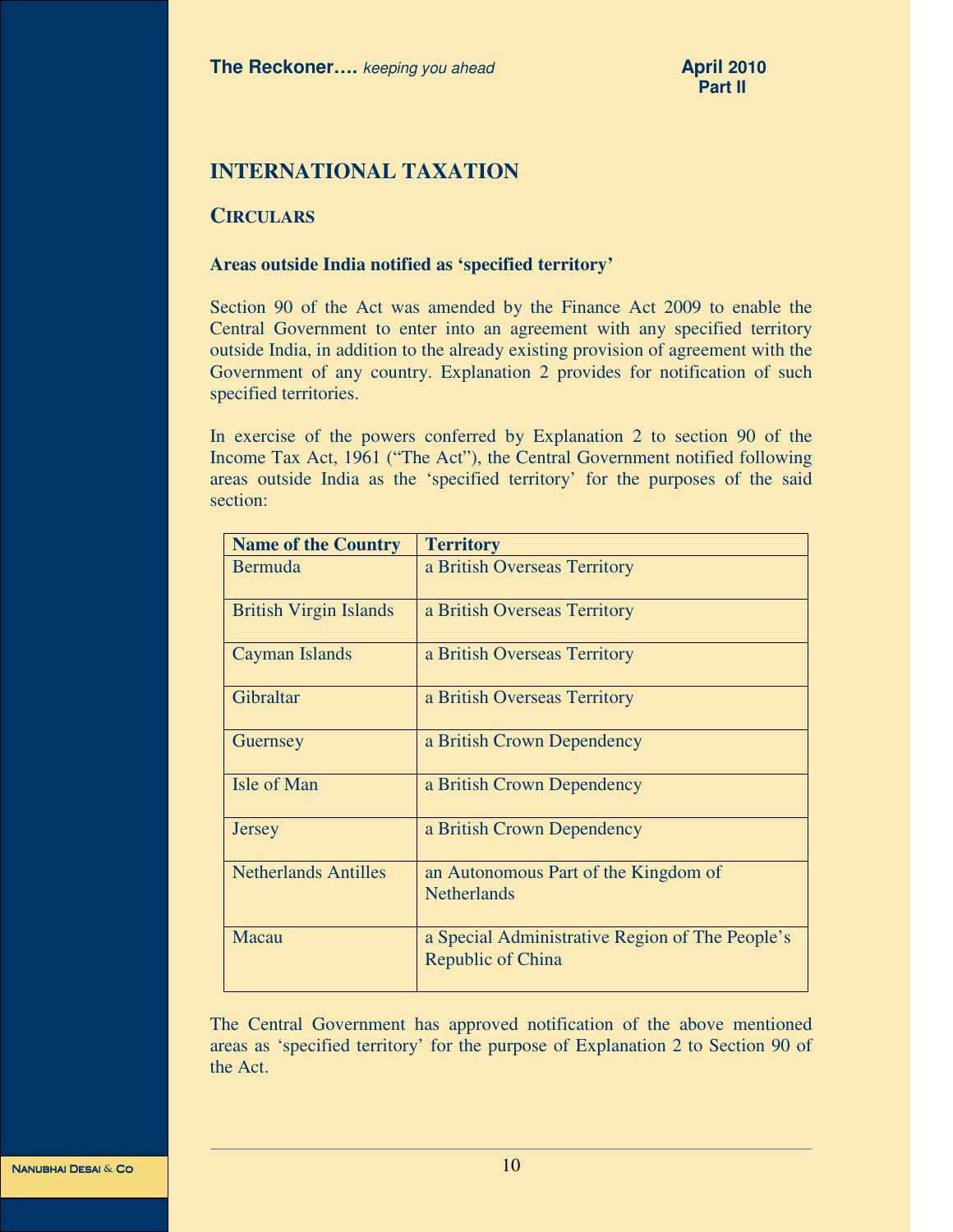As a result of this notification, the Central Government can initiate and negotiate agreements for exchange of information (i.e. tax information exchange agreements (TIEA)) for the prevention of evasion or avoidance of income tax and assistance in collection of income tax with these nine specified territories. Even double tax avoidance agreements an also be entered with these countries.

The Central Government also notified "Hong Kong Special Administrative Region of the People's Republic of China" as specified territory for the purpose of said section of the Act.

Earlier, in December 2009, the Central Government had notified following as specified territory and specified association, respectively, for the purpose of the said section:

- (a) the territory in which the taxation law administered by the Ministry of Finance in Taipei is applied;
- (b) the India-Taipei Association in Taipei and the Taipei Economic and Cultural Centre in New Delhi.

## **CASE LAWS**

# **ITO vs. Prasad Production Ltd (ITAT Chennai Special Bench)**

S. 195 (1) - TDS obligation does not arise if the payment is not chargeable to tax. Ratio propagated by decision of Karnataka HC in the case of Samsung Electronics not followed

The assessee had entered into an agreement with IMAX Ltd., Canada for purchase of equipment, maintenance and installation to establish IMAX theatre at Hyderabad as per the contract awarded by the Tourism Department of Government of Andhra Pradesh. As per the agreement with IMAX Ltd., the total consideration was to be USD 13,65,000 for purchase of system and USD 9,50,000 as technology transfer fee. During the year under consideration, the assessee remitted USD 9,02,500 to IMAX Ltd, Canada towards technology transfer fee without deducting tax at source (TDS).

In the course of show cause notice issued by the Department under section 201 of the Act for non-deduction of tax, the assessee had filed relevant schedule of agreement for maintenance, installation, testing and training services. The assessee could not provide the information for break-up of the amount remitted. The AO found that the payment made by the assessee is for provision of a variety of services to be provided by the personnel of IMAX Canada in India. The AO was of the view that the amount remitted by the assessee was for provision of technical services by IMAX Canada which falls under section 9 (1)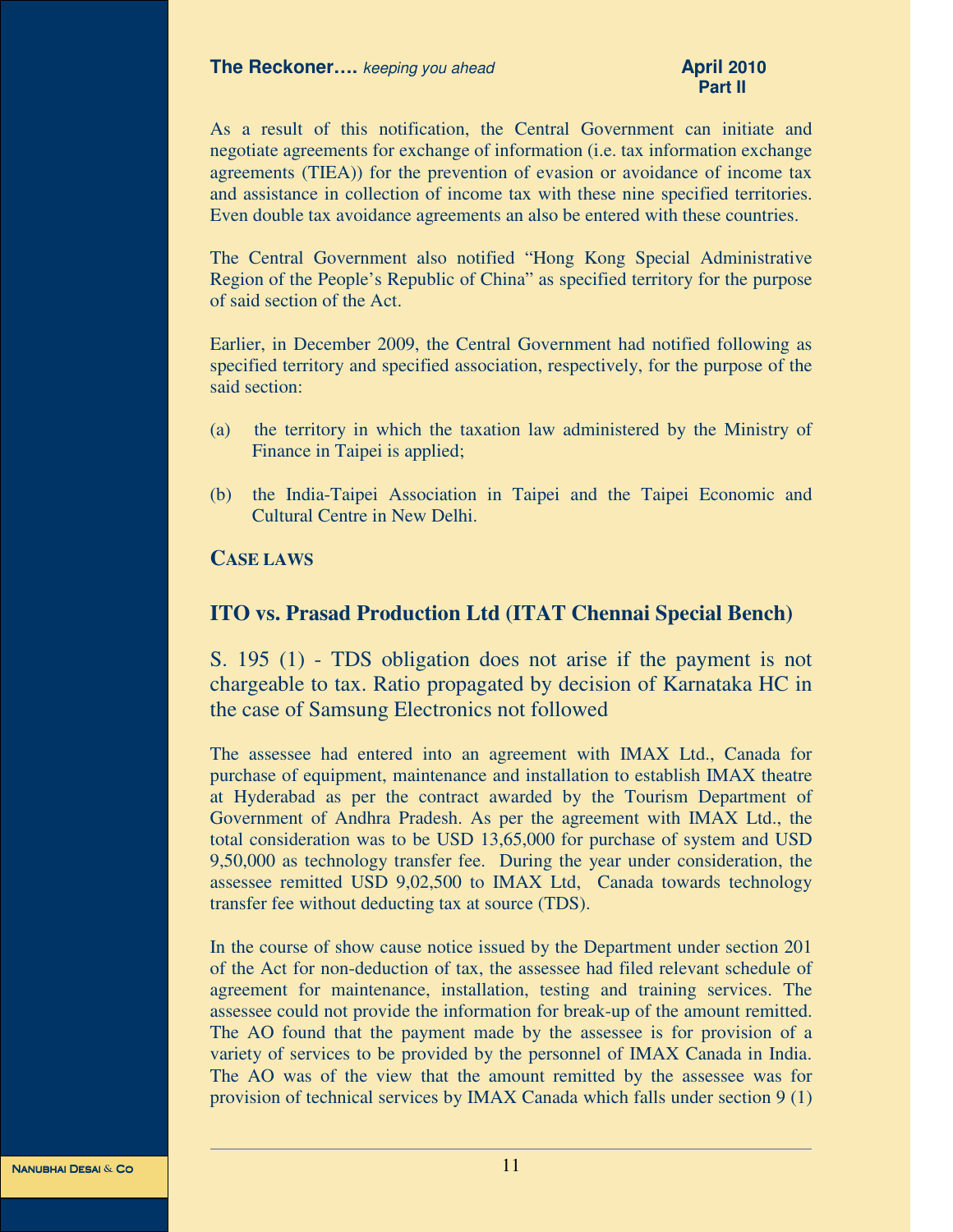#### **The Reckoner....** *keeping you ahead* **April 2010 April 2010**

(vii). The AO concluded that since the assessee had not obtained any order under section 195 (2), 195 (3) or under section 197, the gross amount remitted by the assessee was liable to tax under section 195 of the Act. Accordingly, the AO raised a demand on assessee and also levied interest under section 201 (1A) of the Act.

Aggrieved by the order of the AO, the assessee had preferred an appeal before CIT (A). CIT (A) observed that though the agreement provides for installation and training in the beginning, the amount of remittance represents a part of sale consideration of the equipment. Accordingly, the CIT (A) held that there is no ambiguity in regard to the portion which is taxable and the portion which is not taxable. Accordingly, the CIT (A) passed the order stating that the entire sum is not chargeable to tax at all and therefore, the decision of Hon'ble Supreme Court in the case of Transmission Corporation of AP Ltd was not applicable.

#### **Decision of Special Bench of Chennai Tribunal**

On appeal by the department, the question as to whether a person responsible for making payment to a non-resident was liable to deduct tax at source under section 195 (1), if he did not apply to the AO under section 195 (2) for permission to remit without deduction at source, was referred to the Special Bench of Tribunal. Special Bench had dismissed the appeal of the department and accordingly held that:

- The effect of the decisions of the Hon'ble Supreme Court in the cases of Transmission Corporation and Eli Lilly is that Section 195 (1) applies only if the payment made to the non-resident is chargeable to tax. If the payer has a bona fide belief that no part of the payment has income character, Section 195 (1) will not apply and it is not necessary to apply to the AO under section 195 (2);
- In the case of Samsung Electronics, Karnataka HC held that Section 195 / 201 liabilities cannot be avoided on ground of non-taxability of recipient. A judgement of a non-jurisdictional High Court need not be followed where there are conflicting High Court judgements or where the judgement is rendered perincuriam (Kanel Oil 121 ITD 596 (Ahd)) or where the correct legal position was not brought to the notice of the High Court (Lalsons Enterprises (Del) 89 ITD 25 (Del) (SB)). Apart from the judicial conflict, the alternative TDS procedure as per the CBDT Circulars was not brought to the attention of the High Court. Consequently, the judgement of the Special Bench in Mahindra & Mahindra (AT) 313 ITR 263 (AT) (Mum), which held that Section 195 (1) did not apply if the payment was not chargeable to tax, has to be followed in preference to that of Samsung Electronics;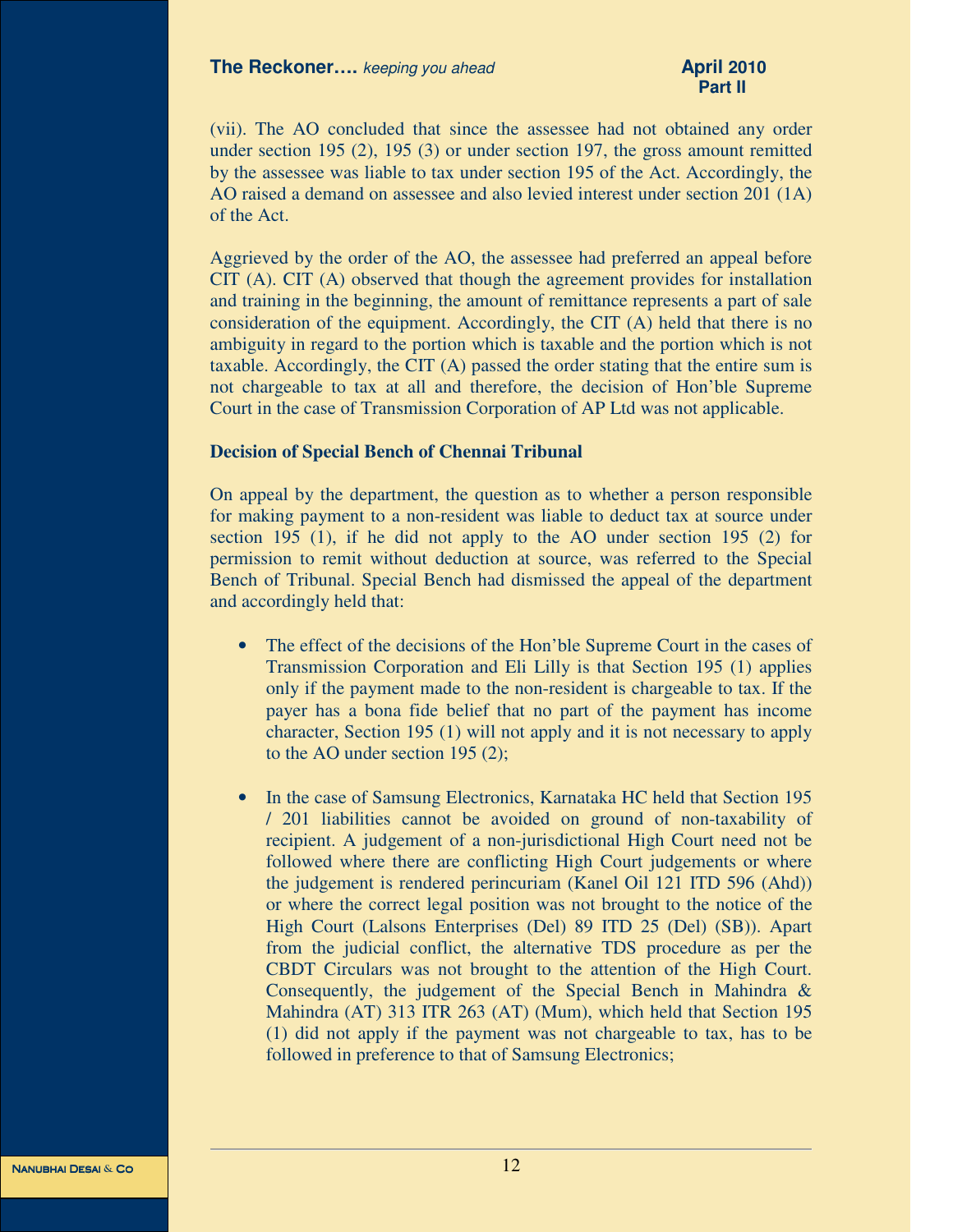# **The Reckoner....** *keeping you ahead* **April 2010 April 2010 Part II**

# **Part II**

• On merits, as the services rendered by the payee were auxiliary to the sale of equipment, the consideration was not chargeable to tax in India.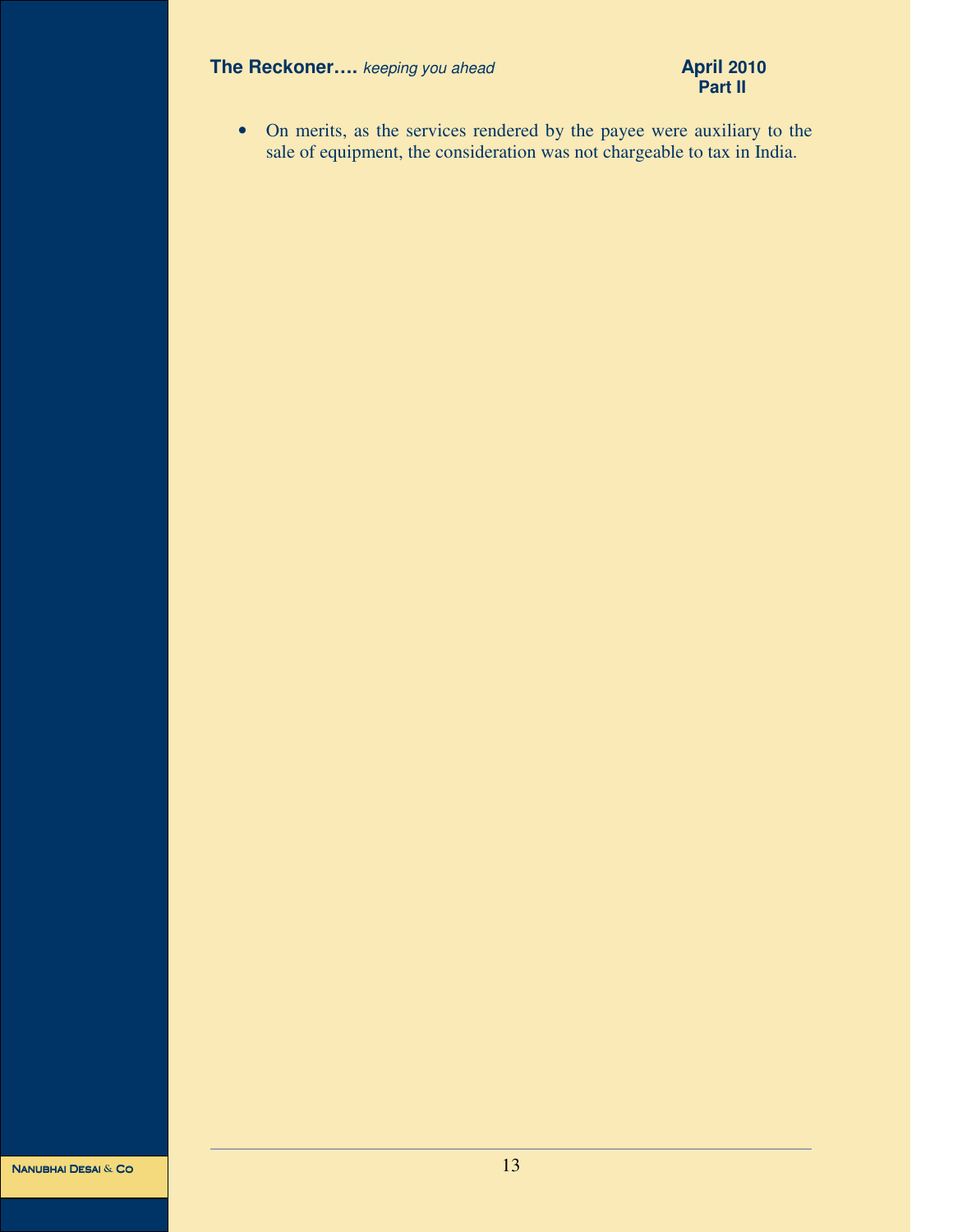# **ACCOUNTS, AUDIT & INVESTMENT**

# **ACCOUNTS AND AUDIT**

# **Standard on Auditing (SA) 200 (Revised) "Overall Objectives of the Independent Auditor and the Conduct of an Audit in Accordance with Standards on Auditing"**

Recently the Institute of Chartered Accountants of India (ICAI) has come out with a Standard on Auditing (SA) 200 "Overall Objectives of the Independent Auditor and the Conduct of an Audit in Accordance with Standards on Auditing"

#### **Scope of this SA**

This Standard on Auditing (SA) establishes the independent auditor's overall responsibilities when conducting an audit of financial statements in accordance with SAs. Specifically, it sets out the overall objectives of the independent auditor, and explains the nature and scope of an audit designed to enable the independent auditor to meet those objectives. It also explains the scope, authority and structure of the SAs, and includes requirements establishing the general responsibilities of the independent auditor applicable in all audits, including the obligation to comply with the SAs. The independent auditor is referred to as "the auditor" hereafter.

SAs are written in the context of an audit of financial statements by an auditor. They are to be adapted as necessary in the circumstances when applied to audits of other historical financial information.

#### **Overall Objectives of the Auditor**

In conducting an audit of financial statements, the overall objectives of the auditor are:

- a. To obtain reasonable assurance about whether the financial statements as a whole are free from material misstatement, whether due to fraud or error, thereby enabling the auditor to express an opinion on whether the financial statements are prepared, in all material respects, in accordance with an applicable financial reporting framework; and
- b. To report on the financial statements, and communicate as required by the SAs, in accordance with the auditor's findings.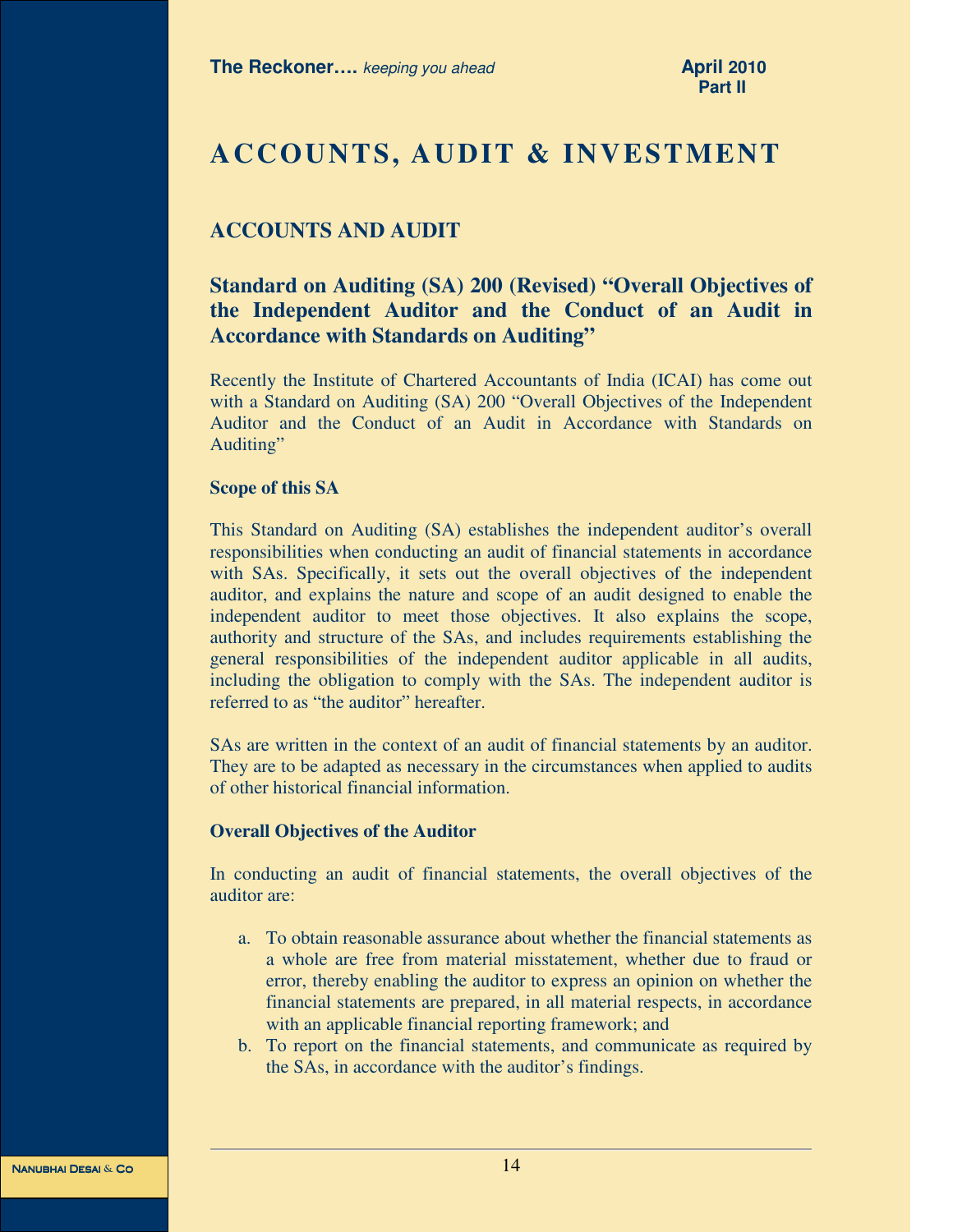In all cases when reasonable assurance cannot be obtained and a qualified opinion in the auditor's report is insufficient in the circumstances for purposes of reporting to the intended users of the financial statements, the SAs require that the auditor disclaim an opinion or withdraw from the engagement, where withdrawal is legally permitted.

#### **Effective Date**

This SA is effective for audits of financial statements for periods beginning on or after April 1, 2010.

# **Standard on Auditing (SA) 220(Revised) "Quality Control for an Audit of Financial Statements"**

Recently the Institute of Chartered Accountants of India (ICAI) has come out with a Standard on Auditing (SA) 220 "Quality Control for an Audit of Financial Statements"

#### **Scope of this SA**

This Standard on Auditing (SA) deals with the specific responsibilities of the auditor regarding quality control procedures for an audit of financial statements. It also addresses, where applicable, the responsibilities of the engagement quality control reviewer. This SA is to be read in conjunction with relevant ethical requirements.

#### *System of Quality Control and Role of Engagement Teams*

Quality control systems, policies and procedures are the responsibility of the audit firm. Under SQC 1, the firm has an obligation to establish and maintain a system of quality control to provide it with reasonable assurance that:

- a. The firm and its personnel comply with professional standards and regulatory and legal requirements; and
- b. The reports issued by the firm or engagement partners are appropriate in the circumstances.

This SA is premised on the basis that the firm is subject to SOC 1.

Within the context of the firm's system of quality control, engagement teams have a responsibility to implement quality control procedures that are applicable to the audit engagement and provide the firm with relevant information to enable the functioning of that part of the firm's system of quality control relating to independence.

Engagement teams are entitled to rely on the firm's system of quality control, unless information provided by the firm or other parties suggests otherwise.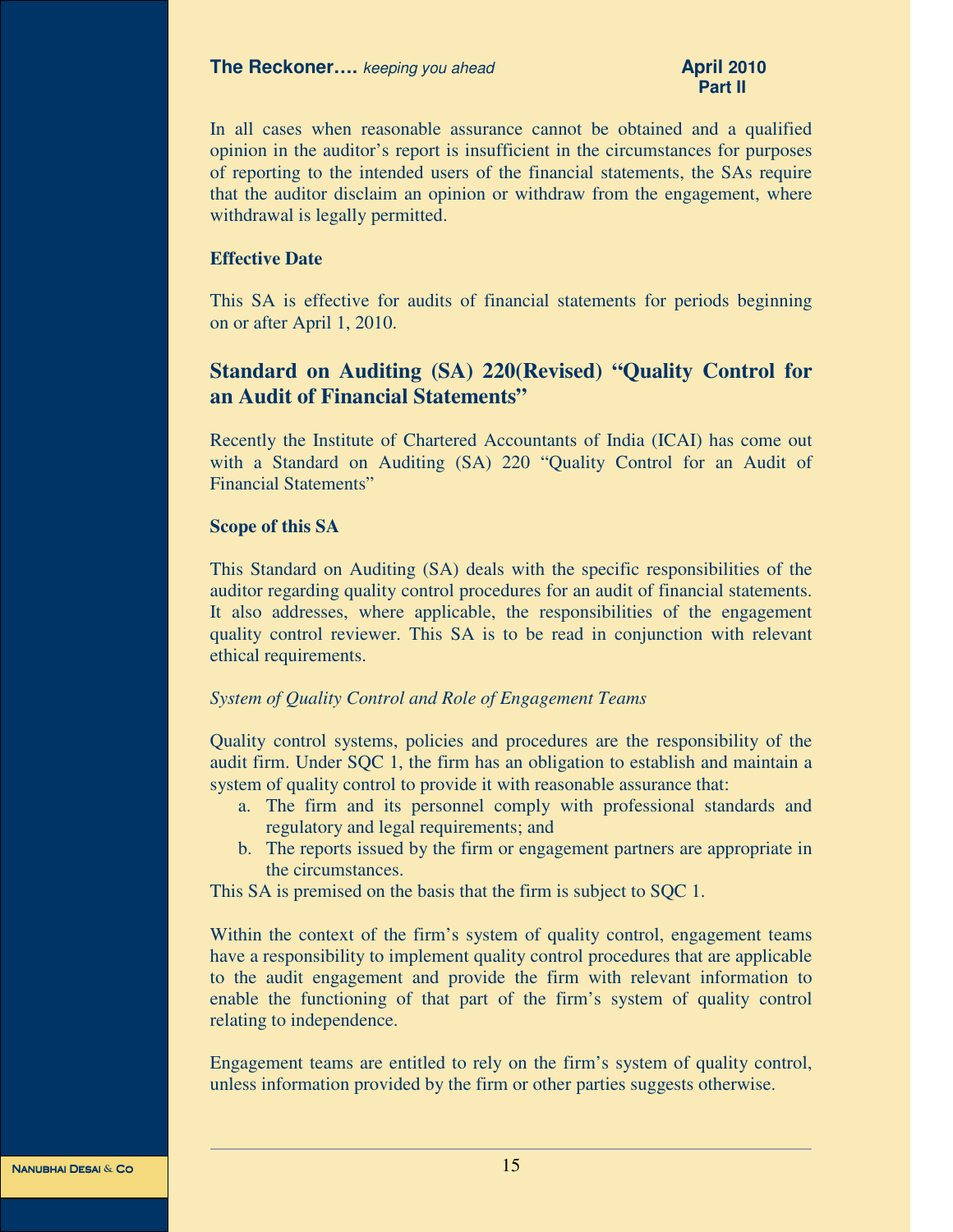## **Objective**

The objective of the auditor is to implement quality control procedures at the engagement level that provide the auditor with reasonable assurance that:

- c. The audit complies with professional standards and regulatory and legal requirements; and
- d. The auditor's report issued is appropriate in the circumstances.

#### **Effective Date**

This SA is effective for audits of financial statements for periods beginning on or after April 1, 2010.

# **Standard on Auditing (SA) 501 (Revised) "Audit Evidence— Specific Considerations for Selected Items"**

Recently the Institute of Chartered Accountants of India (ICAI) has come out with a Standard on Auditing (SA) 501 "Audit Evidence—Specific Considerations for Selected Items"

#### **Scope of this SA**

This Standard on Auditing (SA) deals with specific considerations by the auditor in obtaining sufficient appropriate audit evidence in accordance with SA 3302, SA 500 (Revised) and other relevant SAs, with respect to certain aspects of inventory, litigation and claims involving the entity, and segment information in an audit of financial statements.

## **Objective**

The objective of the auditor is to obtain sufficient appropriate audit evidence regarding the:

- c. Existence and condition of inventory;
- d. Completeness of litigation and claims involving the entity; and
- e. Presentation and disclosure of segment information in accordance with the applicable financial reporting framework.

## **Effective Date**

This SA is effective for audits of financial statements for periods beginning on or after April 1, 2010.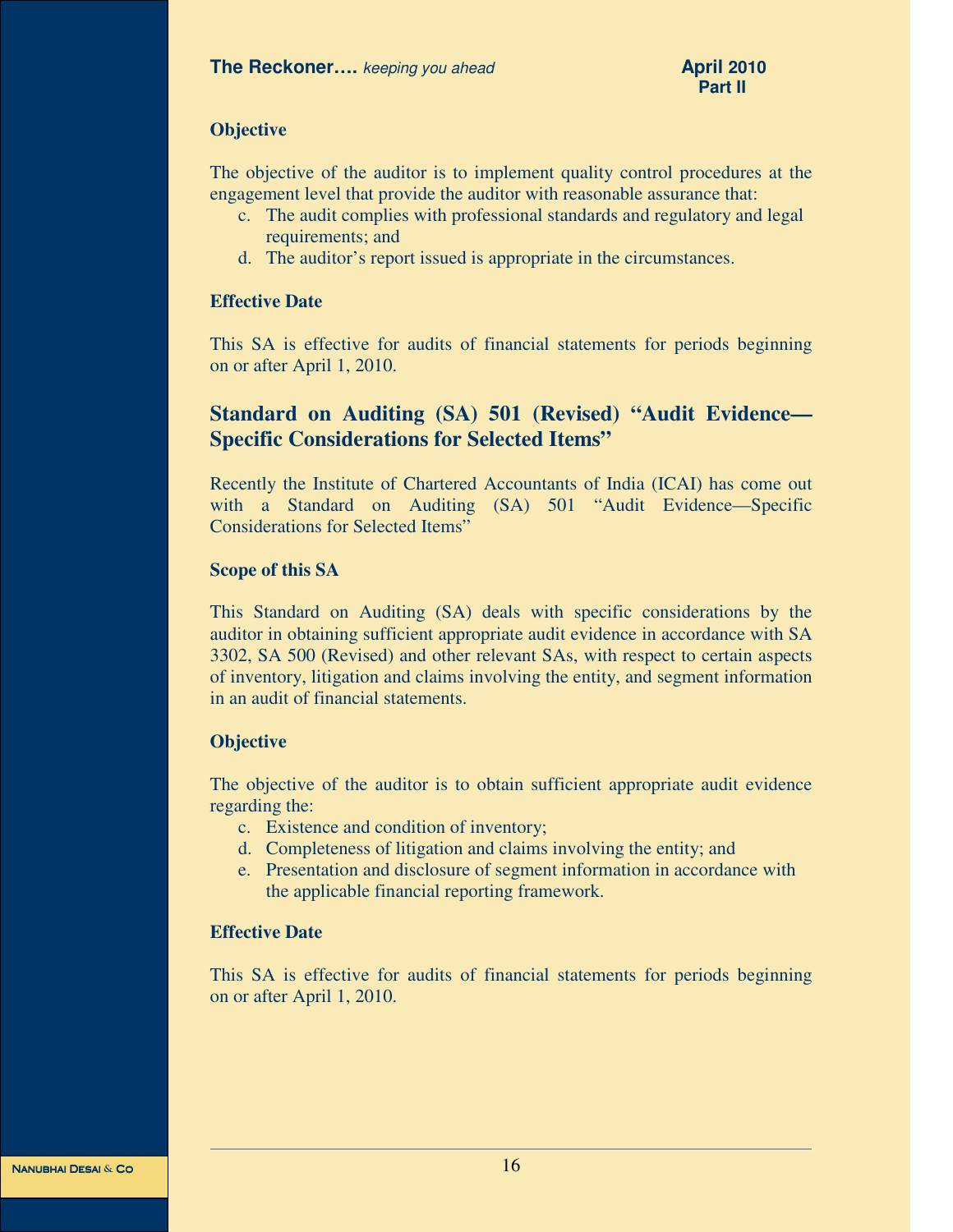# **Financial sector firms may get more time to adapt to IFRS**

In a move that would help the financial sector fully prepare for its convergence with international accounting standards, it has been proposed by a sub-group of the Corporate Affairs Ministry that all commercial banks and urban cooperative banks having a net worth of more than Rs 300 crore be allowed to prepare their balance sheet as per international standards from April 1, 2013.

Insurance companies have been given a timeline of April 1, 2012 for converting their opening balance sheet in compliance with accounting standards that have been converged with International Financial Reporting Standard (IFRS).

In a roadmap laid down by the sub-group for banking, insurance and nonbanking finance companies, it has been proposed that the convergence would happen in a phased manner. In the first phase, commercial banks and urban cooperative banks having a net worth of more than Rs 300 crore would be required to prepare accounts as per the international standards from April 1, 2013.

Earlier, it was decided that all listed and unlisted companies with a net worth of over Rs 1,000 crore would have to prepare their balance sheet as per international accounting standards beginning April 1, 2011.

The convergence is expected to increase the credibility of Indian companies globally. The financial sector has been given extra time "keeping in mind their level of preparedness by the sector and also because International Accounting Standard Board (IASB) has not finalized its standard on financial instruments. That will happen only by December 2010.

In phase II, the urban co-operative banks having a net worth of more than Rs 200 crore but less than Rs 300 crore would be required to prepare their accounts as per IFRS from financial year April 1, 2014. However, urban co-operative banks and regional rural banks having net worth less than Rs 200 crore have been exempt from the compliance.

# **The government asked Chartered Accountants, Cost Accountants and Company Secretaries to report all suspicious fund transfers**

The government has asked Chartered Accountants, Cost Accountants and Company Secretaries to directly report to the Home Ministry cases of suspicious fund movements in an out of companies, as it looks to crack down on money laundering and terror funding.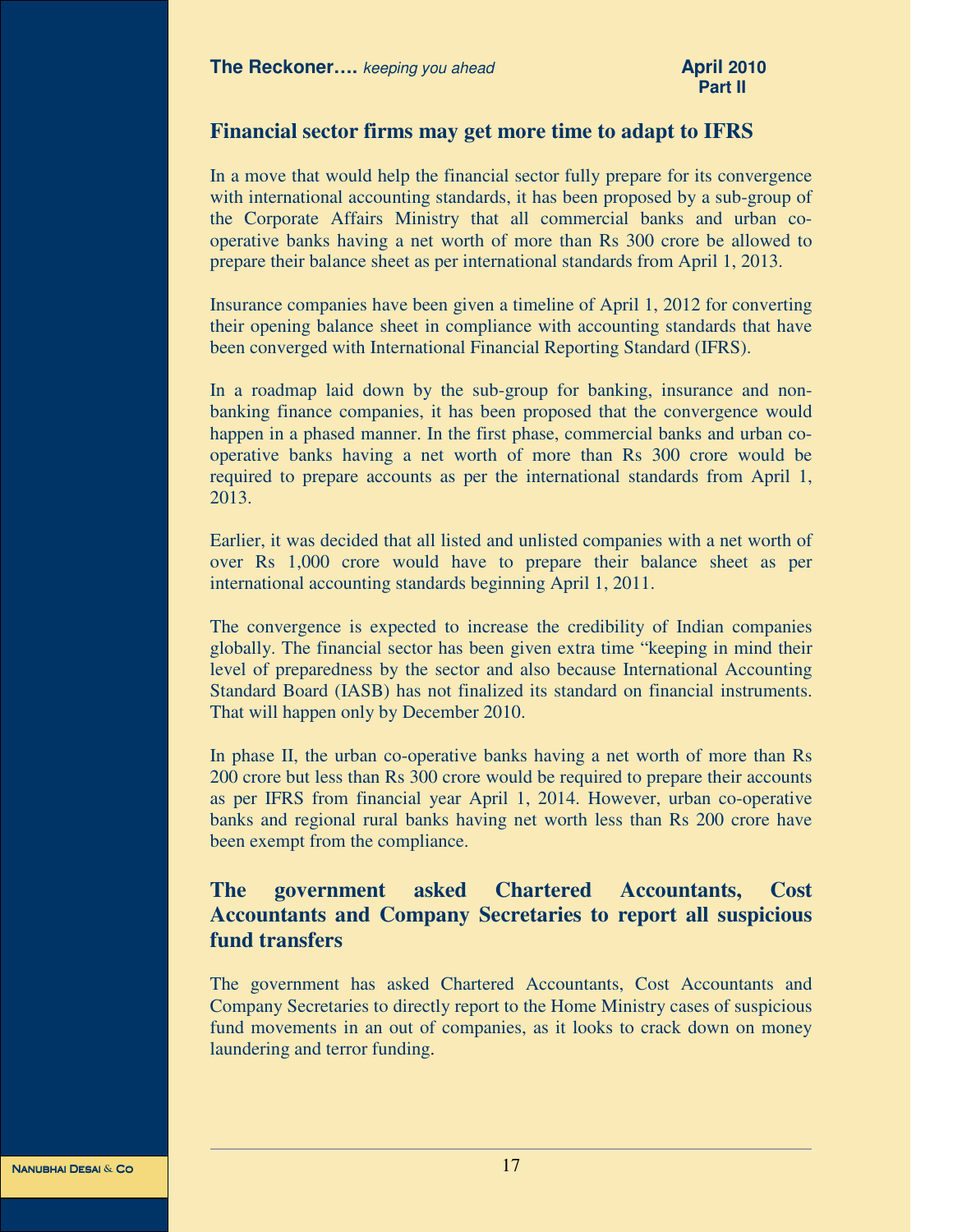The Home Ministry, through the Ministry of Corporate Affairs, has asked the Institute of Chartered Accountants of India (ICAI), Institute of Company Secretaries of India (ICSI) and the Institute of Cost and Works Accountants of India (ICWAI) to ensure that their members report any instances of diversion of funds directly without any procedural formalities.

If any suspicious fund movements come to the notice of the above mentioned professionals, details of it along with full particulars of its clients should be reported within 24 hours. Incidences should be reported directly to a designated e-mail as also be conveyed through fax to the Home Ministry, requesting anonymity. Such cases will be handled by a senior Home Ministry official.

The move is aimed at sensitising professionals of their responsibilities under Section 51A of the Unlawful Activities (Prevention) Act, which aims at preventing routing of terror funds through domestic firms.

Suspicious activities include cases where a dubious individual or entity approaching them for investing into financial instruments or immovable property or arrange for incorporating a company as a director, shareholder or partner.

The move assumes significance at a time when Indian Companies passes through the annual audit season, which involves professionals such as CAs and Company Secretaries to audit the financials of companies and vet their management affairs. The Government wants that the professionals act in a more responsible manner to report cases of corporate malafides as soon as they come to their notice.

# **SEBI**

# **Additional instructions for an application to secure registration as FII with SEBI**

SEBI has issued new guidelines on 7th April, 2010 that prescribes filing of additional information while making an application for securing registration as FII (vide Form A) and Sub Account registration (vide Form AA)

As per the new guideline issued by SEBI, in addition to the general instructions that are in force with regard to the filing of an application to secure registration as FII (vide Form A) and registration as sub account (vide Form AA), on or after April 7, 2010, the below mentioned additional declaration and undertaking shall be required to be enclosed to the application form.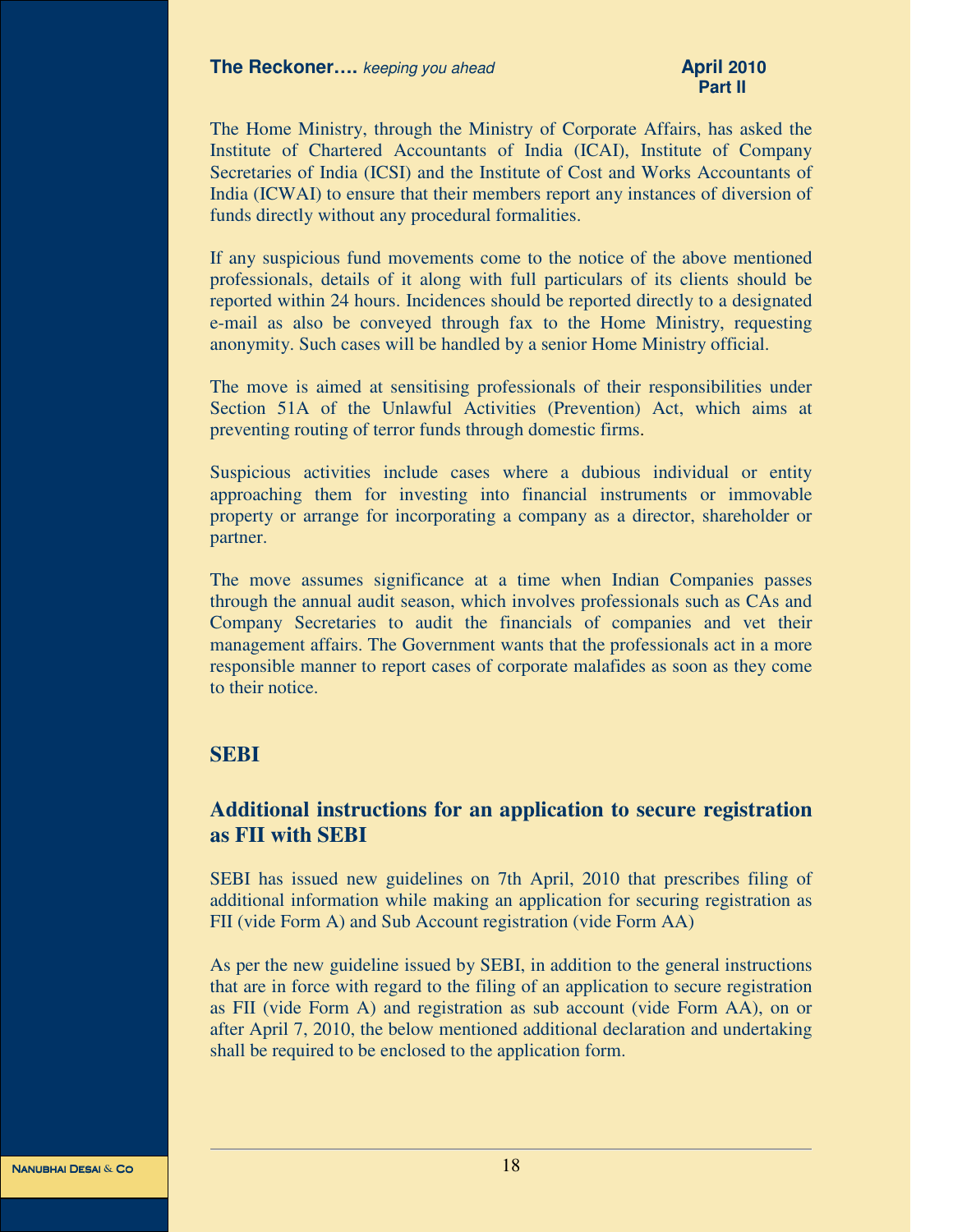## **1. Declaration:**

The applicants are required to provide the following declaration on its letter head:

- (a) that it is not a Protected Cell Company (PCC) or Segregated Portfolio Company (SPC) and does not have an equivalent structure by whatever nomenclature.
- (b) that it is not a Multi Class Share Vehicle (MCV) by constitution and does not have an equivalent structure by whatever nomenclature. It contains only single class of share.
- (c) that it is a MCV by constitution and has more than one class of shares or has an equivalent structure and that a common portfolio is maintained for all classes of shares and satisfies broad based criteria.

#### OR

(c) A segregated portfolio is maintained for separate classes of shares wherein each such class of shares are in turn broad based.

#### **2. Undertaking:**

In case the applicant is/ proposed to be a MCV or an equivalent structure and have more than one class of shares, it shall undertake the following on its letter head:

(a) Common portfolios shall be allocated across various share classes and it shall be broad based;

#### OR

- (a) If portfolios are segregated for each distinct share class, then each such share class shall satisfy the broad based criteria;
- (b) In case of change in structure/ constitution/ addition of classes of shares, prior approval of SEBI shall be taken;
- (c) In case of any addition of share classes, it shall follow the criteria at (a) above

For all new applications to be filed with SEBI to secure registering as FII/Sub Account on or after April 7, 2010, the above mentioned declaration and undertaking are required to be enclosed. In case, the same is not provided, the forms shall be treated as incomplete.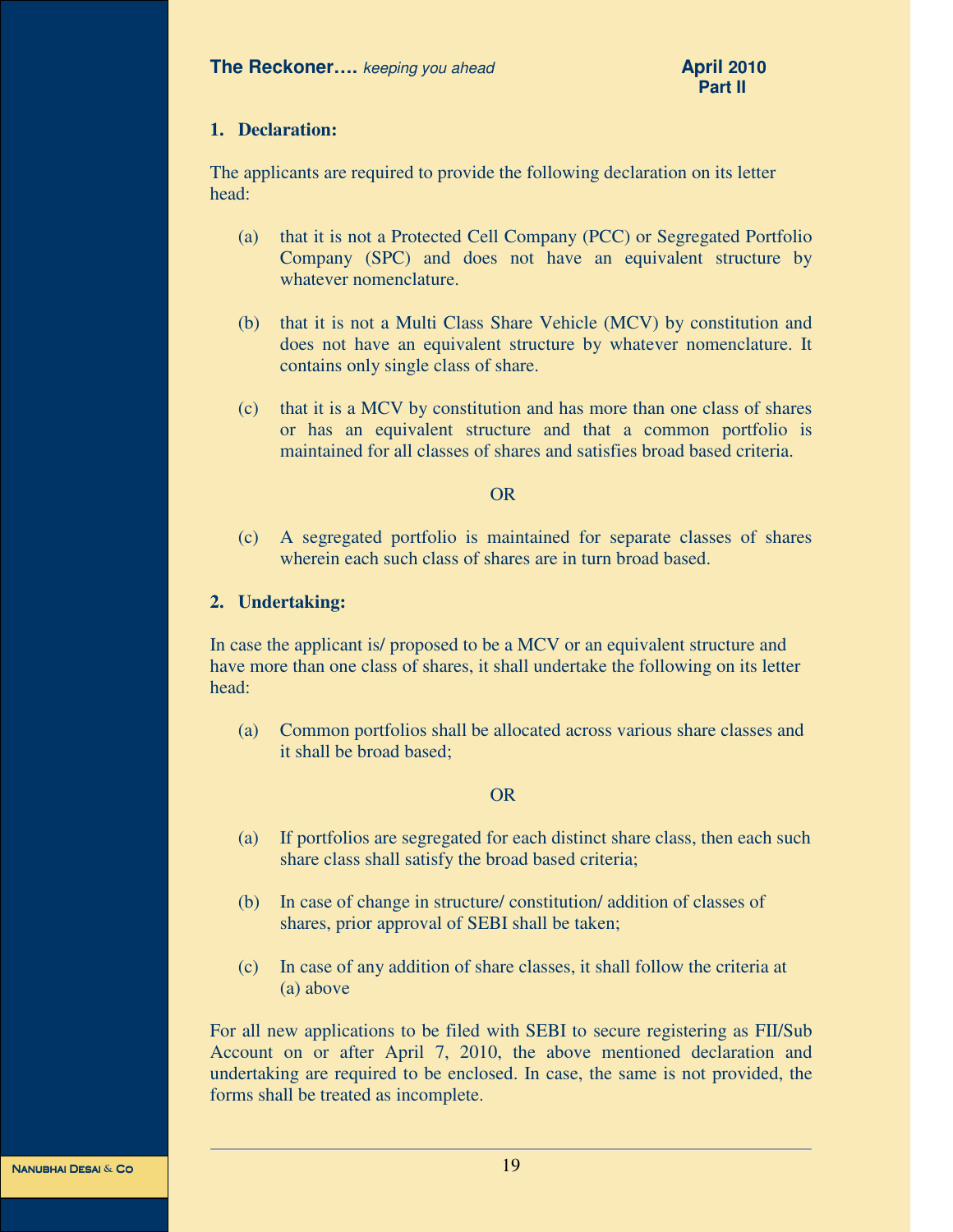All other instructions (viz. for Selecting Categories, for Signatures and Filling and for Filing of the Applications etc..) remain unchanged.

# **Prohibition on Protected Cell Companies (PCC) and Segregated Portfolio Companies (SPC) Extended to Existing Entities**

On April 7, 2010 SEBI had issued new guidelines for filing of additional information while making an application for securing registration as FII (vide Form A) and Sub Account registration (vide Form AA) and instructed FII to furnish a declaration that they are not structured as PCCs/ SPCs at any level. Also, collective investment schemes set-up as Multi Class Vehicles were eligible for registration as FII/ sub-account only if certain stringent restrictions were complied with.

We understand that SEBI has subsequently sent a communication to the Domestic Custodians of existing sub-accounts and FIIs, requesting to obtain similar declarations from their clients on or before September 30, 2010.

This is an obvious indicator that SEBI is suspicious that the very structure of the Foreign Institutional Investors could be misused for round-tripping, whereas earlier the regulator's concentration was on misuse of P-note issuances by FIIs.

# **SEBI cuts IPO listing time to 12 days**

In a move that could make the existing public issue process more efficient and reduce pre-listing manipulation, the SEBI has decided to reduce the time between public issue closure and listing to 12 days from existing period of up to 22 days. This will be applicable to public issues opening on or after May 1, 2010. The new process would require syndicate members to capture all data relevant for the purposes of finalizing the basis of allotment while uploading bid data in the electronic bidding system of the stock exchanges. To ensure that the data so captured is accurate, syndicate members would be permitted an additional day to modify some of the data fields entered by them in the electronic bidding system. As per the SEBI Registrar to the issue is required to validate the bids and finalize the basis of allotment only on the basis of the final electronic bid file provided by the stock exchanges.

SEBI said lead managers or their agents would be responsible for the accuracy of data entry and for resolving investor grievances. Further, the ASBA process would also undergo suitable modification to make it consistent with these timelines.

The SEBI move will reduce instances of manipulation in the pre-listing period. Several IPOs had created havoc before and after listing due to big grey market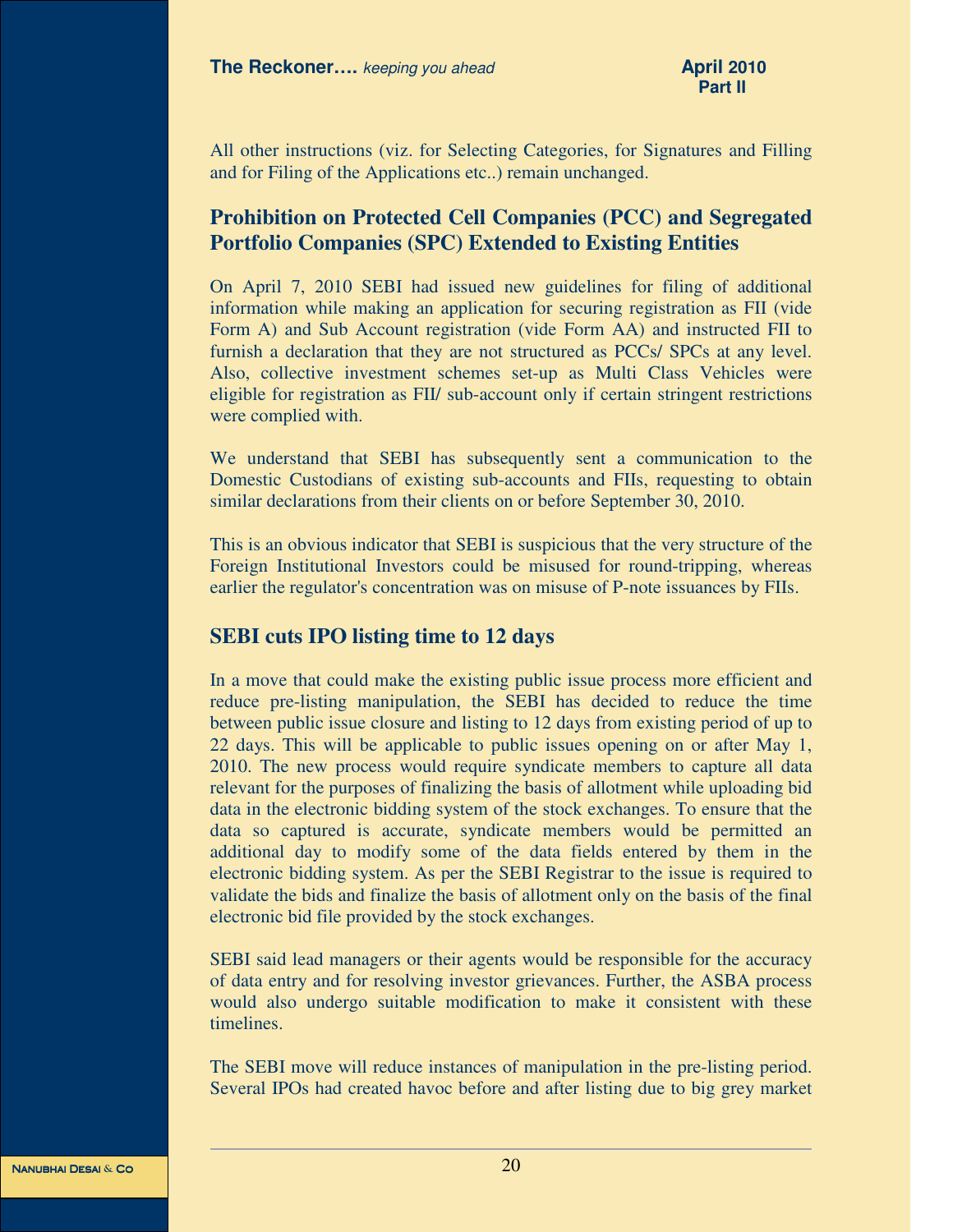plays. Market operators manipulate the IPO process using the long gap in the listing process. On the other hand, investors' money wouldn't be blocked for a longer period. The SEBI move has come at a time when the primary market is on the revival path with many IPOs slated to hit the market in the coming months. SEBI's plan is to bring down the listing time to seven days.

# **SEBI trims individual FIIs purchase limit for bonds**

Recently SEBI slashed the purchase limit for corporate bonds to Rs 2,000 crore and for Government papers to Rs 200 crore by individual FIIs, as demand for these debt instruments are on the rise.

While the SEBI reduced the limit for a single entity to Rs 200 crore from Rs 300 crore in case of Government papers, the limit for corporate bonds was curtailed to Rs 2,000 crore from the existing Rs 10,000 crore.

No single entity shall be allocated more than Rs 200 crore of the Government debt investment limit and no single entity shall be allocated more than Rs 2,000 crore of the corporate debt investment limit, said SEBI in a circular.

Earlier the regulator had raised the limit for a single FII after the overall limit for these institutions were raised to 15 billion dollars (about Rs 67,500 crore) in case of corporate bonds and five billion dollars (about Rs 22,500 crore).

# **FEMA**

# **CCI Valuation scrapped - DCF valuation introduced for foreign investments in India**

RBI has issued a Notification no. FEMA 205/2010-RB dated  $7<sup>th</sup>$  April, 2010 that replaces the prevailing Valuation Methodology prescribed under FDI Scheme with regard to issue and transfer of shares to a non-resident. Consequently, the erstwhile methodology as prescribed, vide erstwhile Controller of Capital Issues guidelines (CCI guidelines), stands replaced with the new Discounted Free Cash Flow (DCF) method.

As per the said Notification issued by RBI, price of shares to be issued to persons resident outside India under Schedule I, shall not be less than-

(a) the price worked out in accordance with the SEBI guidelines, as applicable, where the shares of the company is listed on any recognized stock exchange in India;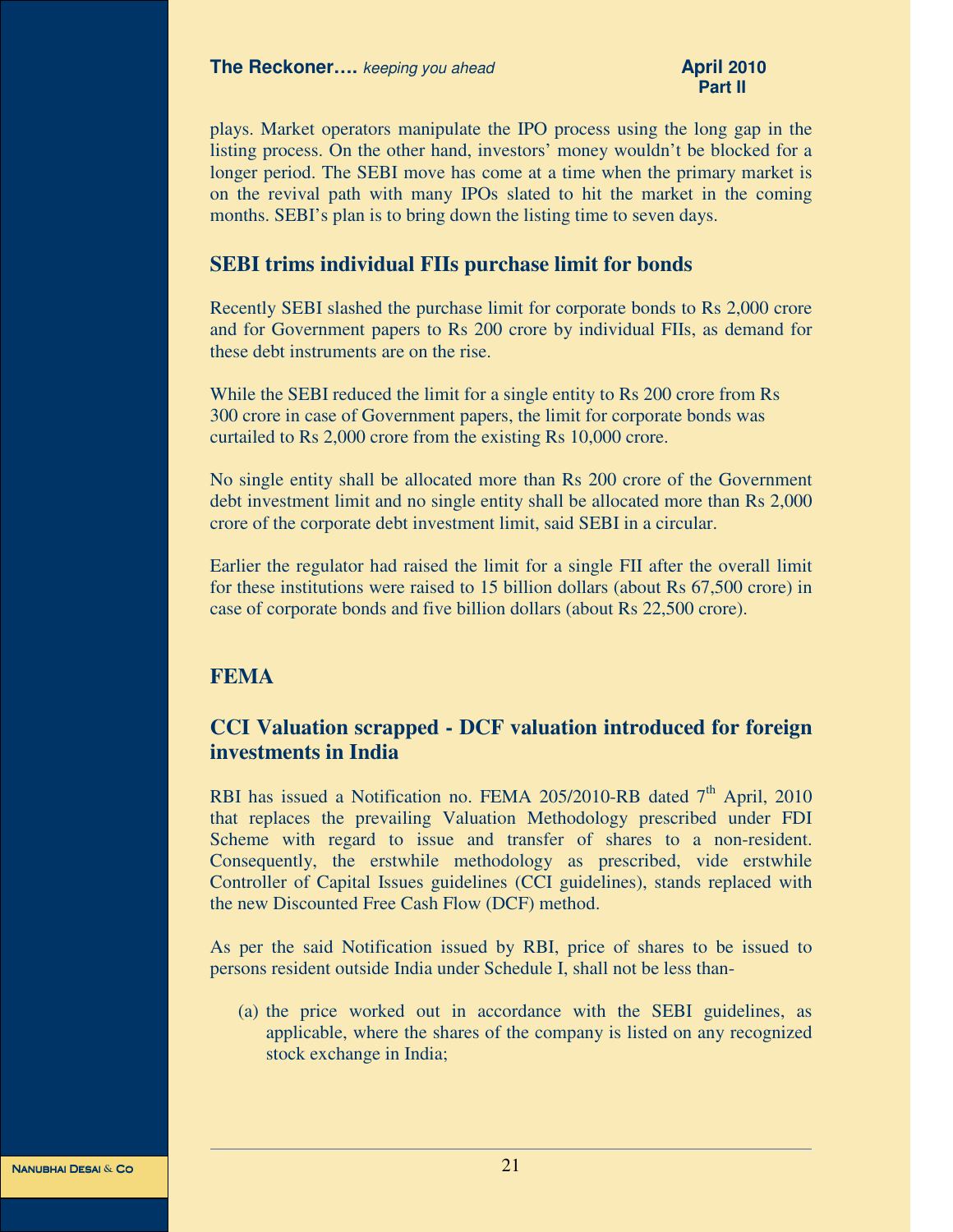- (b) the fair valuation of shares done by a SEBI registered Category-I Merchant Banker or a Chartered Accountant **as per the discount cash**  flow method, where the shares of the company is not listed on any recognized stock exchange in India; and
- (c) the price as applicable to transfer of shares from resident to non-resident as per the pricing guidelines laid down by the Reserve Bank from time to time, where the issue of shares is on preferential allotment"

Thus, in the case of a company whose shares are not listed on any recognized stock exchange in India, the fair value of the shares to be issued to the person resident outside India shall be the valuation done by a SEBI registered Category-I Merchant Banker or a Chartered Accountant as per the Discount Cash Flow (DCF) method.

# **Amendments/Clarifications on report to RBI of Foreign Investments**

Indian companies are required to report to RBI (vide Form FC-GPR) requisite information/particulars of Foreign Investments. The Indian companies are required to submit Part B of Form FC-GPR by  $31<sup>st</sup>$  of July every year. Part B prescribes particulars and forms of report of outstanding position as at end-March of the current (reporting) year in respect all investments by way of direct investments/ portfolio investments/ re-invested earnings/ others in the Indian company made by non-residents. The information on overseas investments made by the Indian company may also be reported in this FC-GPR Part B.

Some of the changes made in FC-GPR Part B are as under:

- (i) Retained profit has been changed to Retained Profit  $(+)/(-)$  retained Loss of the year, which is in proportion to FDI holdings in the company and not the complete retained profit/loss of company,
- (ii) Financial Derivatives at item 8 to be reported at Mark to Market Value,
- (iii) Face Value per share at item 10 of return.

All are advised to use the revised format while reporting FC-GPR Part B for the year 2009-10